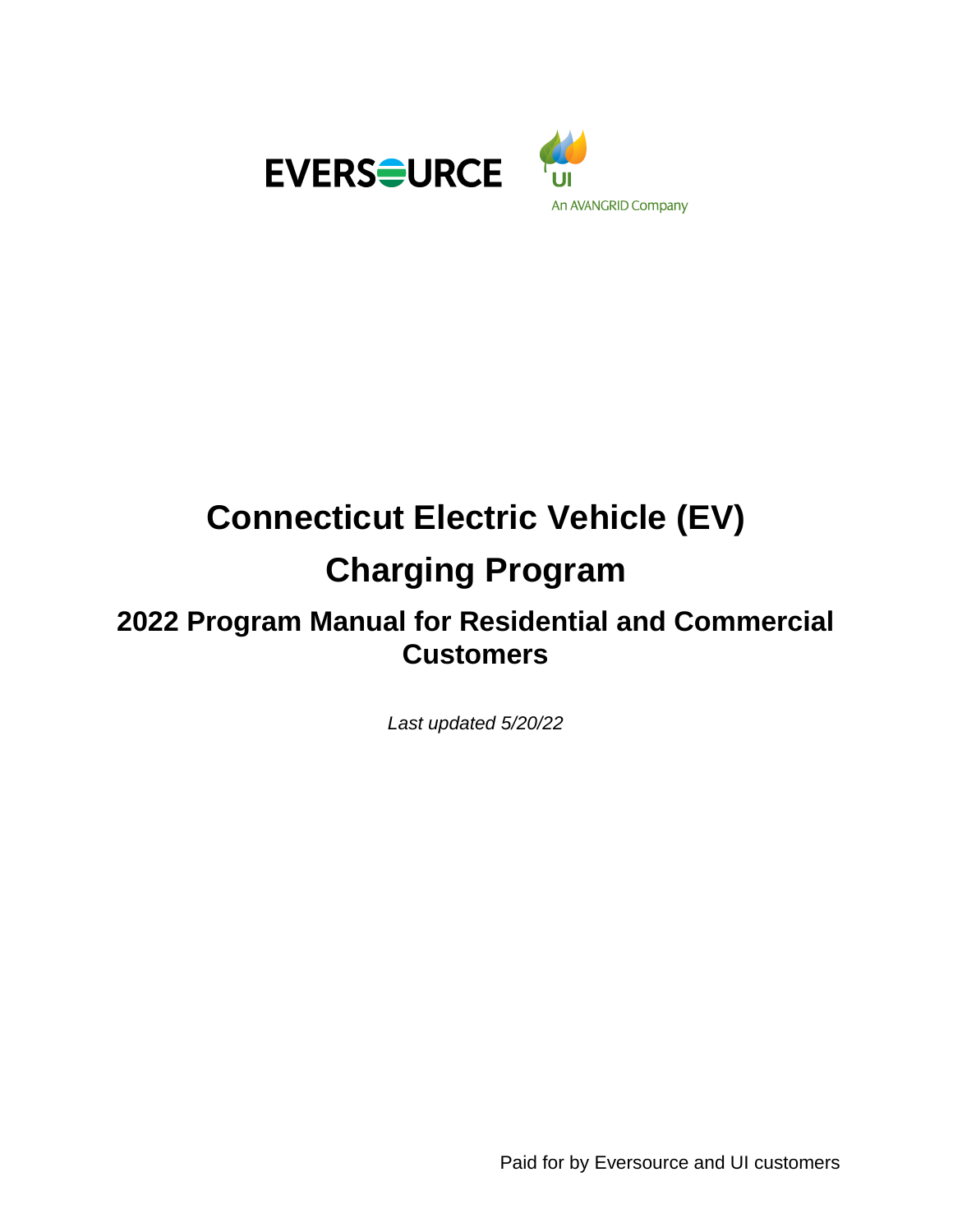# **Table of Contents**

# **Residential Program Manual**

|                                                                      | 4                                      |
|----------------------------------------------------------------------|----------------------------------------|
|                                                                      | 5                                      |
|                                                                      | 6                                      |
|                                                                      | 7                                      |
|                                                                      | 8<br>10<br>10<br>10<br>11              |
| Section 6: Qualified Product List (EVSE) & Eligible EVs (Telematics) | 11<br>11<br>12<br>12<br>12             |
| Section 7: Participation in Demand Response Events                   | 13<br>13<br>13<br>14<br>14<br>15<br>15 |
|                                                                      | 15                                     |
|                                                                      | 15                                     |
|                                                                      | 19                                     |
|                                                                      | 19                                     |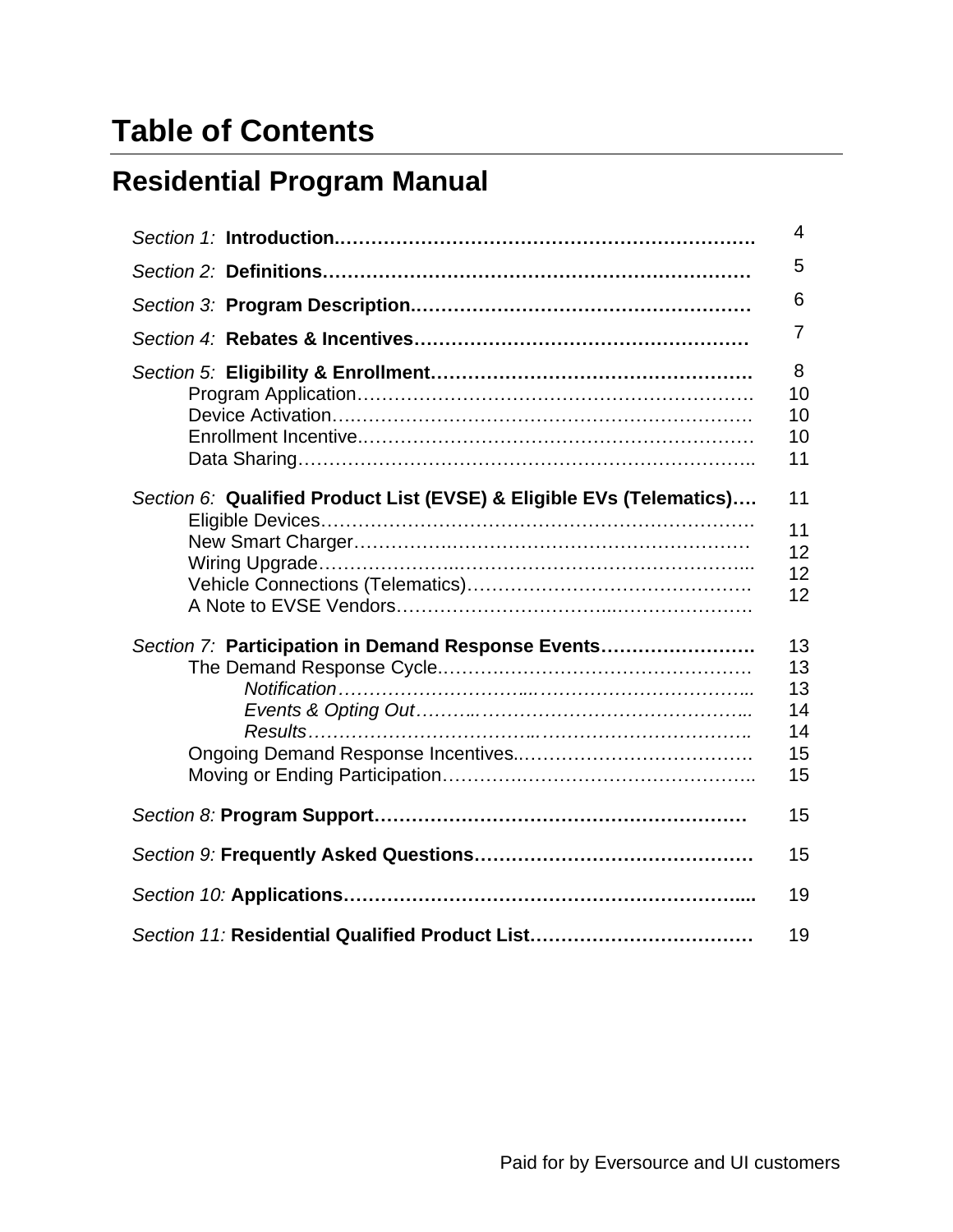# **Commercial Program Manual**

|                                                      | 20 |
|------------------------------------------------------|----|
| Section 2: Program Overview and Customer Eligibility | 21 |
|                                                      | 23 |
|                                                      | 23 |
|                                                      | 25 |
|                                                      | 25 |
|                                                      | 25 |
|                                                      | 26 |
|                                                      | 26 |
|                                                      | 27 |
|                                                      | 27 |
|                                                      | 27 |
|                                                      | 27 |
|                                                      | 28 |
|                                                      | 28 |
|                                                      | 28 |
|                                                      | 28 |
|                                                      | 30 |
| Section 8: Commercial EV Charging Applications       | 33 |
|                                                      | 33 |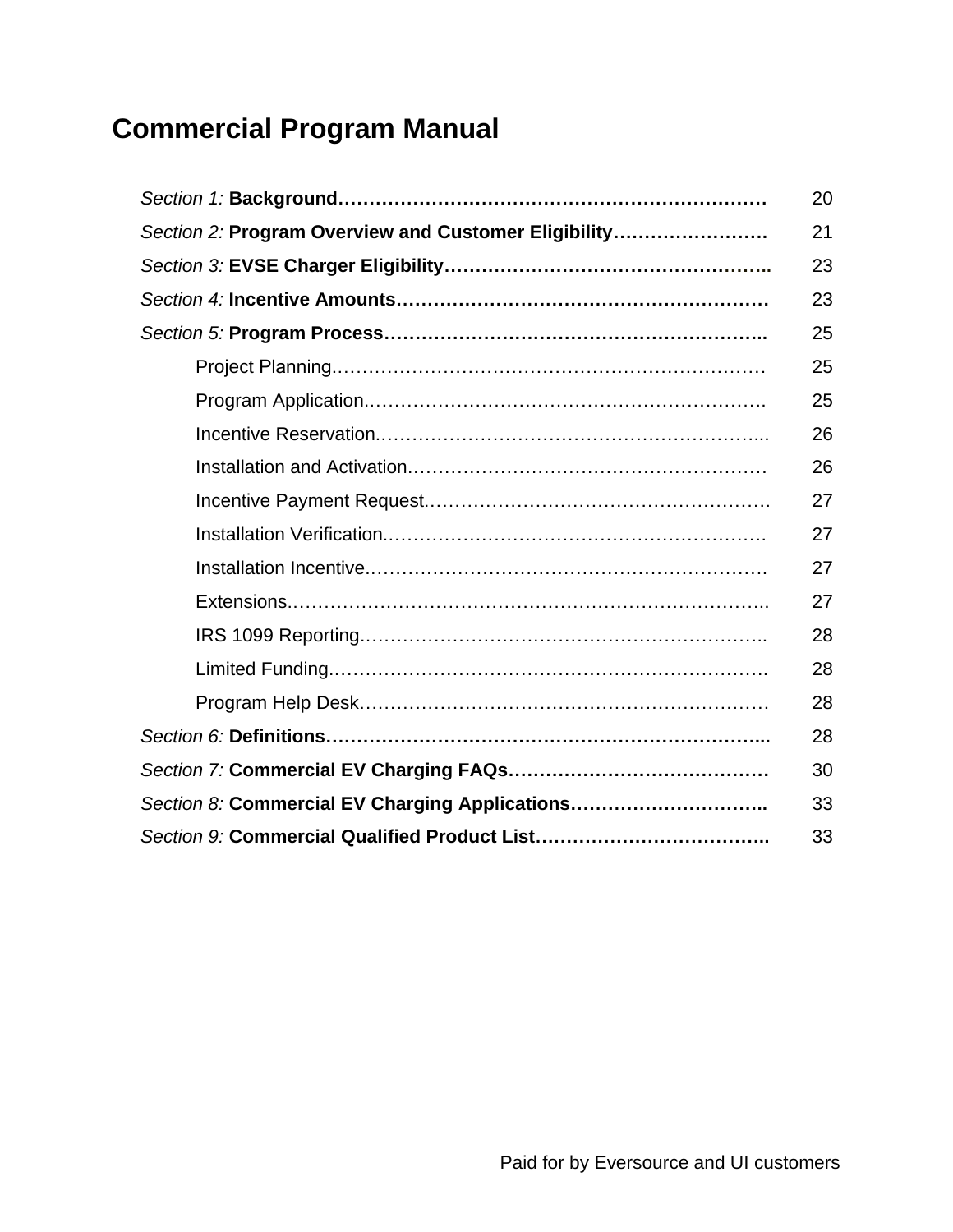# **Residential Program Manual**

### **Section 1: Introduction**

### **Welcome to the Connecticut Electric Vehicle Charging Program**

New technology like electric vehicles ("EVs") raise many questions and we know informed consumers drive great partnerships. In this guide, we will explain a unique new offering from your utility and help you understand just how easy EV charging can be, how you will save money through EV charging programs, pay less for your usage during designated charging times, get faster charging options to simplify your life, and understand how smart choices can protect the future of our environment. EVs produce less lifetime pollution than gas-powered vehicles, and, as sources of electricity become cleaner, these emissions will continue to decline. The EV community and public charging network are quickly growing around you. Let's find out just how you can become part of this new technology revolution!

The Connecticut EV Charging Program ("the Program") offers eligible residential EV drivers the opportunity to earn rebates and incentives to charge their EV smarter, avoid costly peak time energy use, and help your utility, either United Illuminating ("UI") or Eversource, collectively ("utilities"), manage the additional electricity demand from EV's now and into the future. Charging an EV at your home can offer many benefits, from convenience to cost savings and vehicle emission reductions. Whatever your motivation, we welcome your participation and look forward to supporting you.

So, how does it work? This guide will provide all the information you need to participate successfully and receive the Program incentives that are applicable to you. Overall, customers interested in the Program will follow these general steps to be explained in more detail below.

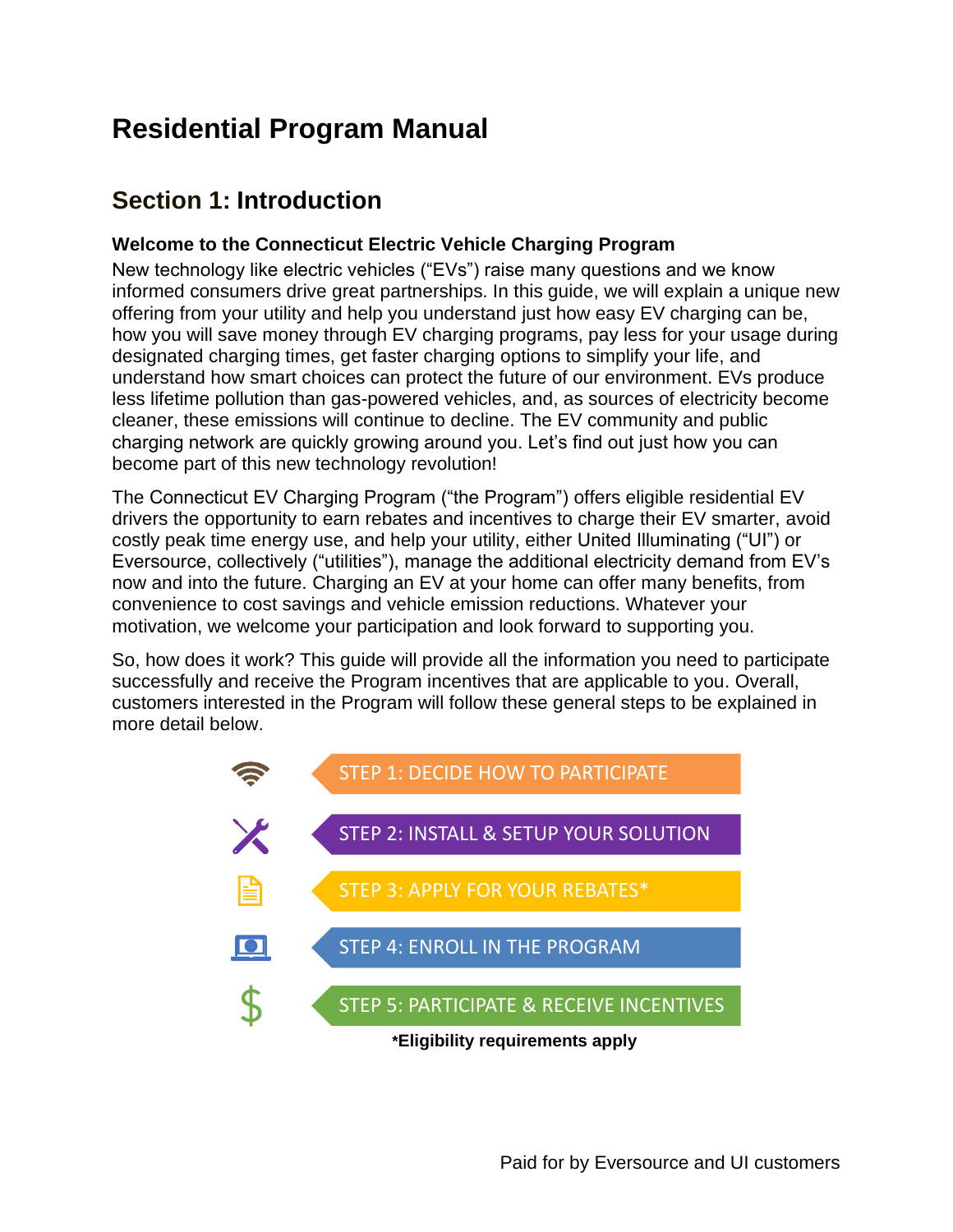### **A Note for Eversource Customers: ConnectedSolutions**

Within this guide, we refer to the common program for both utilities as "the Program." For Eversource customers, this Program is part of a larger Eversource demand response program called "ConnectedSolutions." In Eversource-specific supporting materials and websites, the Program is listed under the ConnectedSolutions banner.

### **Section 2: Definitions**

The definitions in this section will help new and existing EV drivers understand some of the terms used throughout this guide.

**Advanced Metering Infrastructure ("AMI") Disaggregation:** AMI Disaggregation is available to UI customers only and refers to the ability of UI's technology partners to perform sophisticated analysis of electricity usage to determine how and when EV charging is occurring. AMI Disaggregation provides customers with an opportunity to participate in the Program even if they don't have a Smart Charger or a Connect Vehicle (Telematics).

**Demand Response**: refers to actions taken by utilities during times when the electric system is strained. This system strain typically occurs on the hottest days of the summer but can also happen any time of the year such as in emergency situations or when electricity supply is limited. By initiating Demand Response "Events," utilities act with their customers and through their Technology Partners to reduce electric usage for short periods of time. When customers respond to an Event it helps maintain a stable electric system.

**Electric Vehicle Supply Equipment ("EVSE"):** refers to devices used to supply EVs with electricity. These devices generally fall into two categories – we'll cover those that are commonly used in your home:

**Level 1 ("L1"):** The lowest speed charger, these chargers plug into the average 3-prong, 120-volt ("V") plug in most homes. These plugs charge a vehicle very slowly, and the time required varies greatly depending on the size of your vehicle battery. An L1 charging plug may have been included in your EV purchase. *These chargers are not eligible to participate in the Program.*

**Level 2 ("L2"):** Generally, the most powerful chargers for the home. These chargers connect to a 240V outlet and usually require an electrician to install a new outlet where you charge your EV. L2 chargers are most often purchased separately from your EV, although more EV's are beginning to come with an L2 charger as standard equipment as an option when you purchase your EV. An L2 charger can have "smart" features that can be accessed through a mobile app and are available in several power levels. L2 chargers can fully charge a vehicle from empty between 3 and 7 hours, depending on the size of your EV's battery and power rating of the charger.

**Networked L2 or "Smart Charger":** These chargers can connect to the internet (via Wi-Fi or cellular connection) and can be controlled, generally, through a mobile app.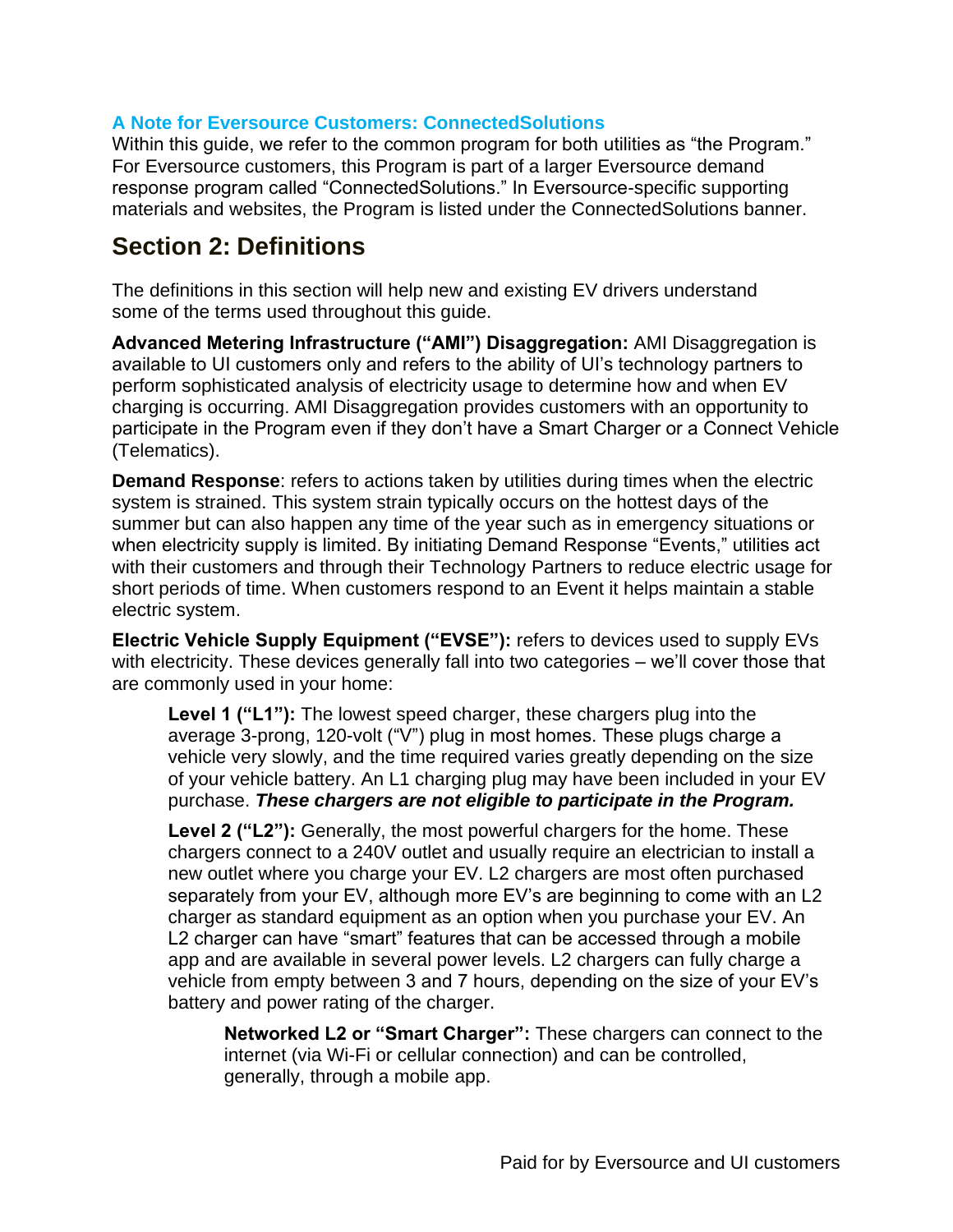**Non-Networked L2:** These chargers don't connect to the internet (via Wi-Fi or cellular connection) but do charge a vehicle as quickly as a Networked L2.

**Technology Partners:** utilities have many technology partners that assist in delivering programs like this one to customers. In this program guide we often refer to our "Technology Partner", which is a third-party contractor that provides analytics, communication, and reporting to assist utilities in delivering value-added programs and a great customer experience.

**Telematics:** Like many of the appliances, communications, and entertainment systems we use today, vehicles have also become "connected devices". Telematics is the capability of a vehicle to wirelessly communicate with other systems like those used to administer the Program. This communication allows important vehicle and charging data to be shared with our technology partners and can be used to enable control signals that can slow the rate of charge or turn the EV charging station on or off as needed by the grid during Demand Response Events.

### **Section 3: Program Description**

The Program offers rebates to eligible customers to reduce the cost of installing new, qualified Smart Chargers and wiring upgrades. The Program also provides ongoing, event-based incentives to promote consistent participation over time. These incentive dollars are available to EV owners who agree to participate in Demand Response Events ("Events"), which can help EV drivers avoid costly, peak-time energy use and helps the grid respond to changing conditions like electricity cost and congestion.

In this Program, participants use their EV and/or home EV charging station to respond to Events from utilities as we continually monitor the electric grid. Utilities will occasionally initiate a reduction in power, or in some cases completely stop power, to the participant's EV under times of high energy cost or electric grid stress. Participants always have the option to continue to participate or opt out of any Event if it is necessary for them to charge during that time. To receive rebates and incentives, customers must agree to participate in a certain number of Events. So, while it's possible to opt out of Events, doing so too many times may impact eligibility for ongoing incentives.

Events may occur any time during the months of June through September but will usually happen during times of the highest demand on the grid, known as "on-peak" periods. Participants will, in most cases, be notified well in advance of an Event so there is plenty of time to plan ahead. For most EV drivers, charging occurs during periods of low energy demand, or "off-peak" periods, for example in the evening while they sleep. During these times, there is usually no need for Events, so participants experience very little impact if any on their vehicle's availability. Please see **Section 7** for more details around Events and requirements for full participation in the Program.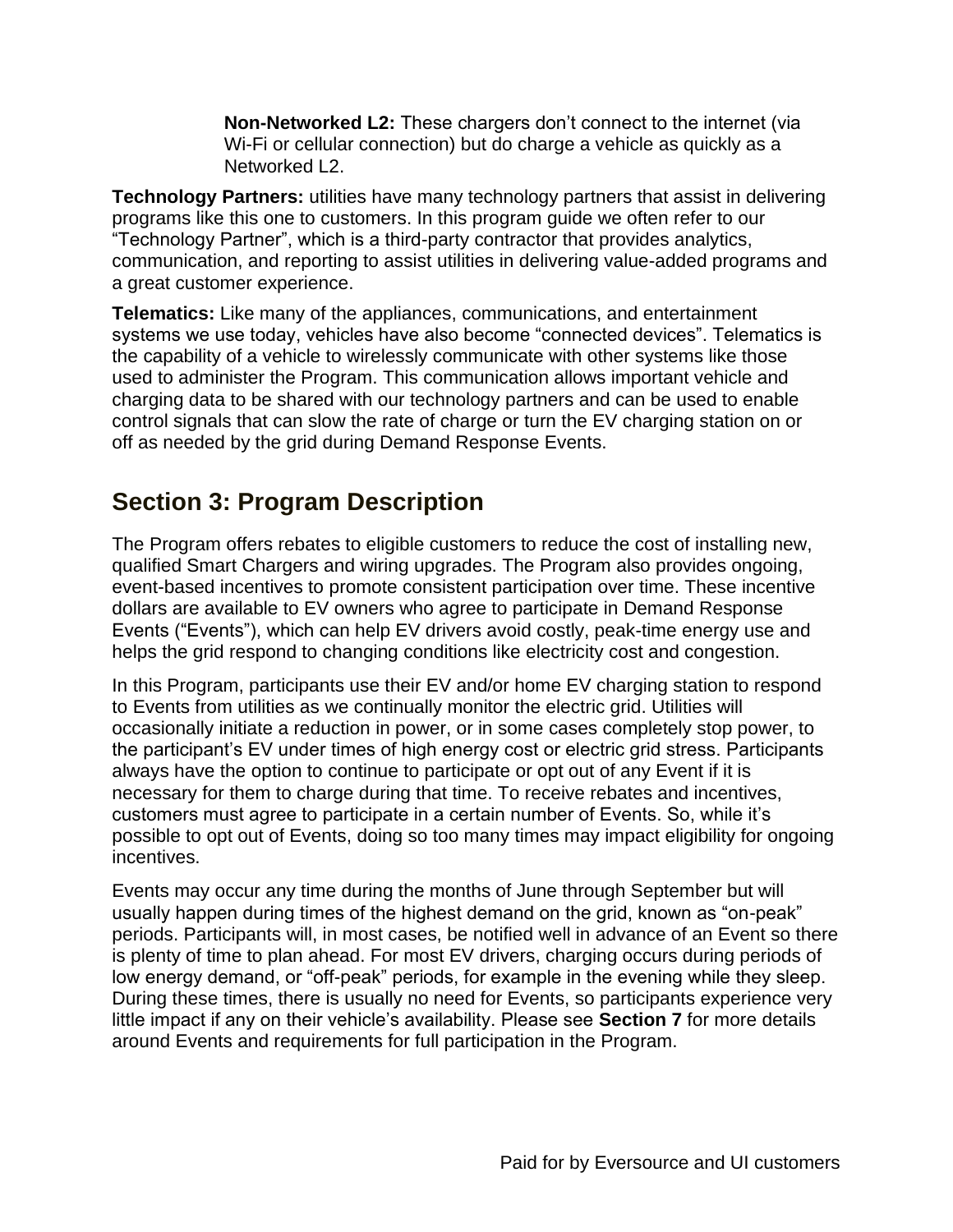### **Section 4: Rebates & Incentives**

Incentives in this Program fall into a few categories that we will explain in more detail below. There are upfront incentives, like rebates for equipment and electrical work, and Enrollment Incentives to encourage customers to sign up for the Program. Then, there are ongoing Event incentives for continued, consistent participation in Events, awarded at the end of the Demand Response season after we verify that participants have achieved the minimum allowable level of participation.

Participants must apply for upfront incentives as part of their application and enrollment process, and these will be distributed after the application is approved. Participants will be required to show documentation of installation and receipts of purchase. For ongoing Event incentives, customers who meet participation requirements will receive these in October, after the Demand Response season. Below is more detail on what you can expect from these incentives and how to qualify.

### • **Upfront Rebates & Incentives:**

- o **Wiring Upgrade Rebate:** For participants needing electrical upgrades for their home to participate in the Program, up to \$500 will be available for qualifying work (for example, adding a sub panel, increasing main panel amperage, installing conduit runs, wiring a 240V plug). This incentive is only available for those purchasing a new Networked L2 charger ("Smart Charger") or those participating with qualifying EV with Telematics.
- o **Smart Charger Rebate:** For participants purchasing and installing a Qualifying Networked L2 charger for use in this program, there is up to \$500 available to participants who provide proof of purchase and installation. Only new Smart Chargers purchased on or after January 1, 2022 and listed in the Qualified Products List ("QPL") are eligible (see **Section 6**) for this incentive.
- o **Enrollment Incentive:** For those customers who participate through Telematics, existing Networked L2 chargers, or AMI Disaggregation, a one-time \$100 Enrollment Incentive is available. Participants must enroll using eligible devices and/or methods of connection (see **Section 6** for the list of eligible technologies) and successfully set up their technology.
- o *Above incentives to be paid via mailed check after the application is approved.*

| <b>Customer Scenario</b>        | <b>Smart</b><br><b>Charger</b><br><b>Rebate</b><br>(up to) | Wiring<br>Upgrade<br><b>Rebate</b><br>(up to) | <b>One-Time</b><br><b>Enrollment</b><br><b>Incentive</b> |       |
|---------------------------------|------------------------------------------------------------|-----------------------------------------------|----------------------------------------------------------|-------|
| New Networked L2 Charger        | Needs $240v$ Outlet $t$                                    | \$500                                         | \$500                                                    | \$0   |
|                                 | Has $240v$ Outlet $t +$                                    | \$500                                         | \$0                                                      | \$0   |
| Telematics with                 | Needs $240v$ Outlet $t +$                                  | \$0                                           | \$500                                                    | \$100 |
| Non-Networked L2 Charger        | Has $240v$ Outlet $t +$                                    | \$0                                           | \$0                                                      | \$100 |
| All Other L2 Chargers (Ul only) | No Wiring Rebate                                           | \$0                                           | \$0                                                      | \$100 |

### **Table 1: Upfront Incentives for Equipment & Enrollment**

† 240v Outlet refers to the electrical circuit and receptacle needed for level 2 charging.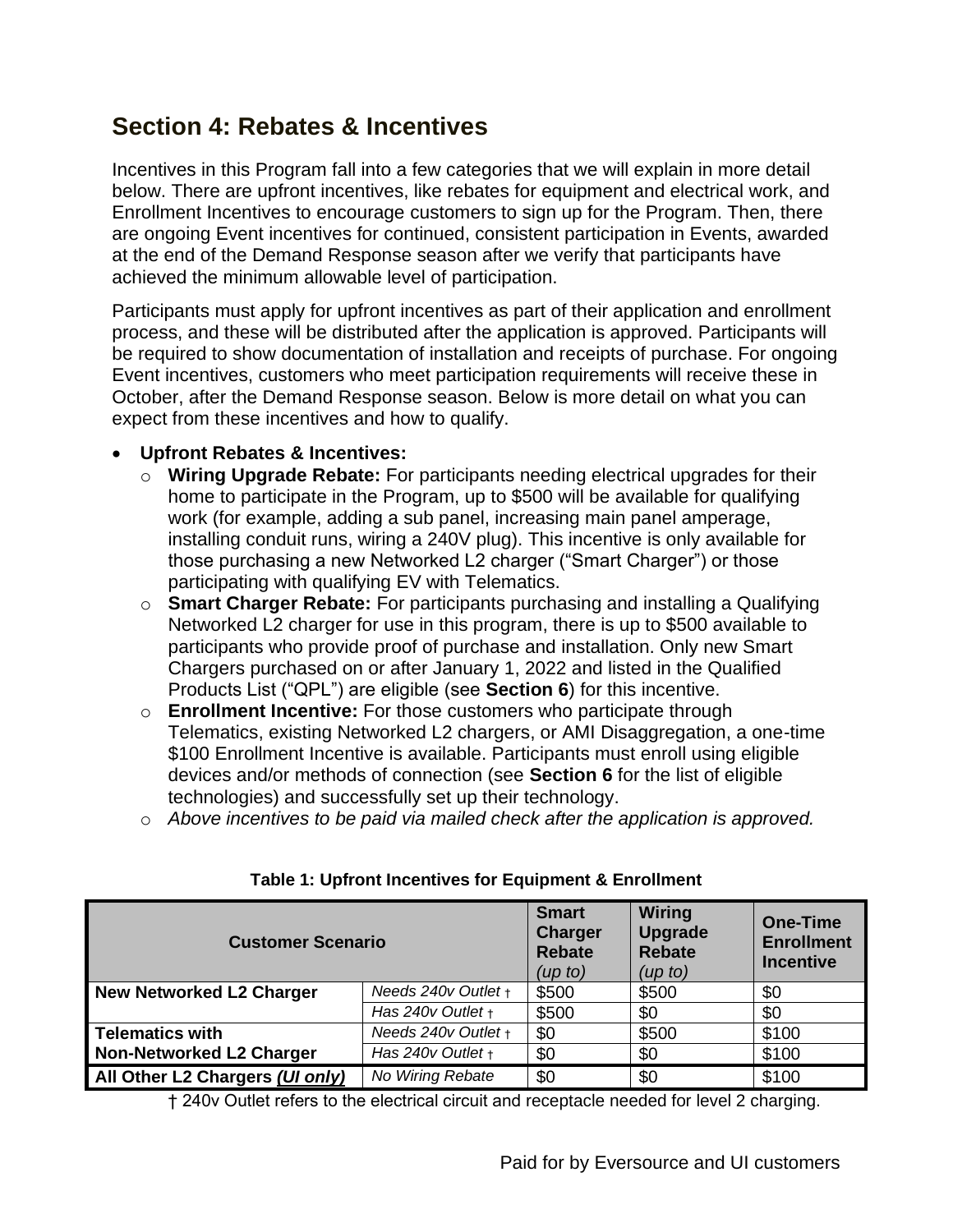### • **Ongoing Event Incentives:**

There is an annual ongoing incentive capped at \$200 for Demand Response Event participation that is paid each year in October at the end of the Demand Response season. Participants will accumulate \$50 for each month of participation *if they do not opt out of Events more than the allowed two times per month*. The participating EV charger must also be used at least once in the month. Utilities and their Technology Partners will inform customers monthly about their accumulated credit or any lost incentives due to too many opt-outs. Ongoing Event Incentives are paid via e-gift card emailed directly to the participant. More details on what it means to fully participate in Events can be found in **Section 7** below.

### **Section 5: Eligibility & Enrollment**

The Program is open to all residential UI and Eversource customers in Connecticut with an active account. Residential customers are defined as existing UI or Eversource customers, in Connecticut, living in a single-family home or a multi-unit dwelling ("MUD"), with four or fewer units on the property. To be eligible, each unit of an MUD must be separately metered with its own utility account.

Participation in the Program requires that a participant's EV charger, EV, and/or combination of technologies meet certain criteria. Below is an outline of setups that can qualify and how each setup must enroll. **Section 6** contains a list of eligible devices called the Qualified Products List ("QPL").

Connecting via Telematics can be a convenient option for many participants. Telematics provides a one-time "set it and forget it" experience and, if participants prefer connecting with a non-Networked L2 charger or a Smart Charger not on the QPL, it's possible to connect using the vehicle's Telematics built into their vehicle. See **Section 6** for the QPL to understand which vehicles and EVSEs can participate. *Note: this list is constantly growing as our Technology Partners integrate with more vehicle and EV charger manufacturers, so check back regularly.*

### **A Note for UI Customers: Participating Through Your AMI Meter**

Due to the AMI metering infrastructure built in UI territory, UI offers another option to participate in the Program for those who don't have access to other options. If you cannot purchase and/or install a Networked L2 charger on the QPL and your vehicle doesn't allow Telematics, you can choose to participate using any L2 charger and UI will verify participation in Events using AMI Disaggregation.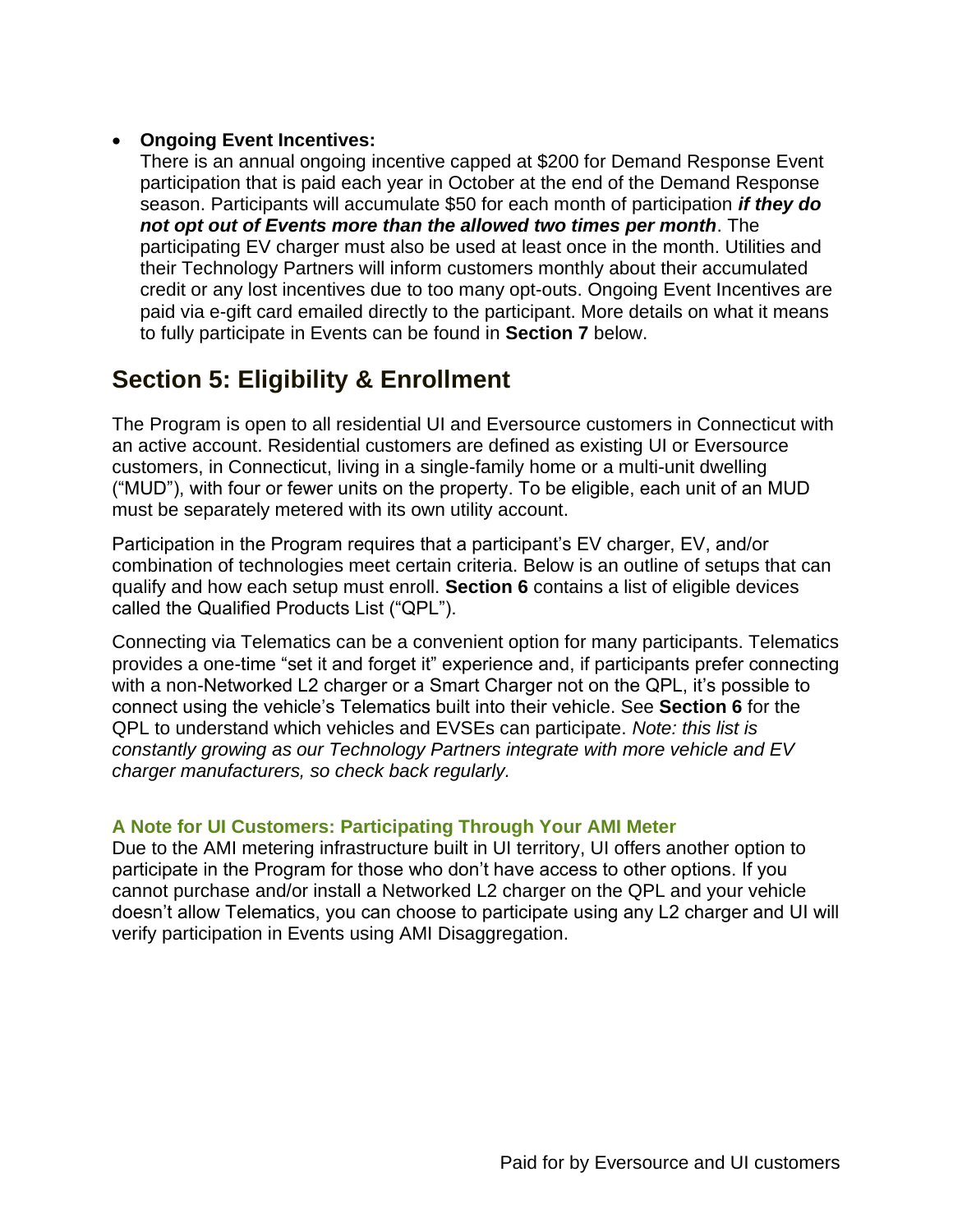### **The following figure provides an overview of the Program process and the different methods of participation:**



*Note 1: Not all vehicle makes are eligible for the Program. See Section 6 for a list of compatible vehicle makes. If your EV is not compatible you can participate via another method.*

*Note 2: Not all Smart Chargers are eligible for the Program. See Section 6 for a QPL of eligible Smart Chargers. If your Smart Charger is not compatible, you can participate via another method.*

*Note 3: Compatible Telematics are eligible for up to a \$500 Wiring Upgrade rebate and a \$100 Enrollment Incentive. See Section 4 for more information on Rebates and Incentives.*

*Note 4: New, eligible Smart Chargers can receive up to a \$500 Smart Charger rebate and up to a \$500 wiring upgrade rebate. See Section 4 for more information on rebates and incentives.*

*Note 5: Existing Smart Chargers purchased before 1/1/22 and participation through your existing UI meter are eligible for a \$100 Enrollment Incentive. See Section 4 for more information on rebates and incentives.*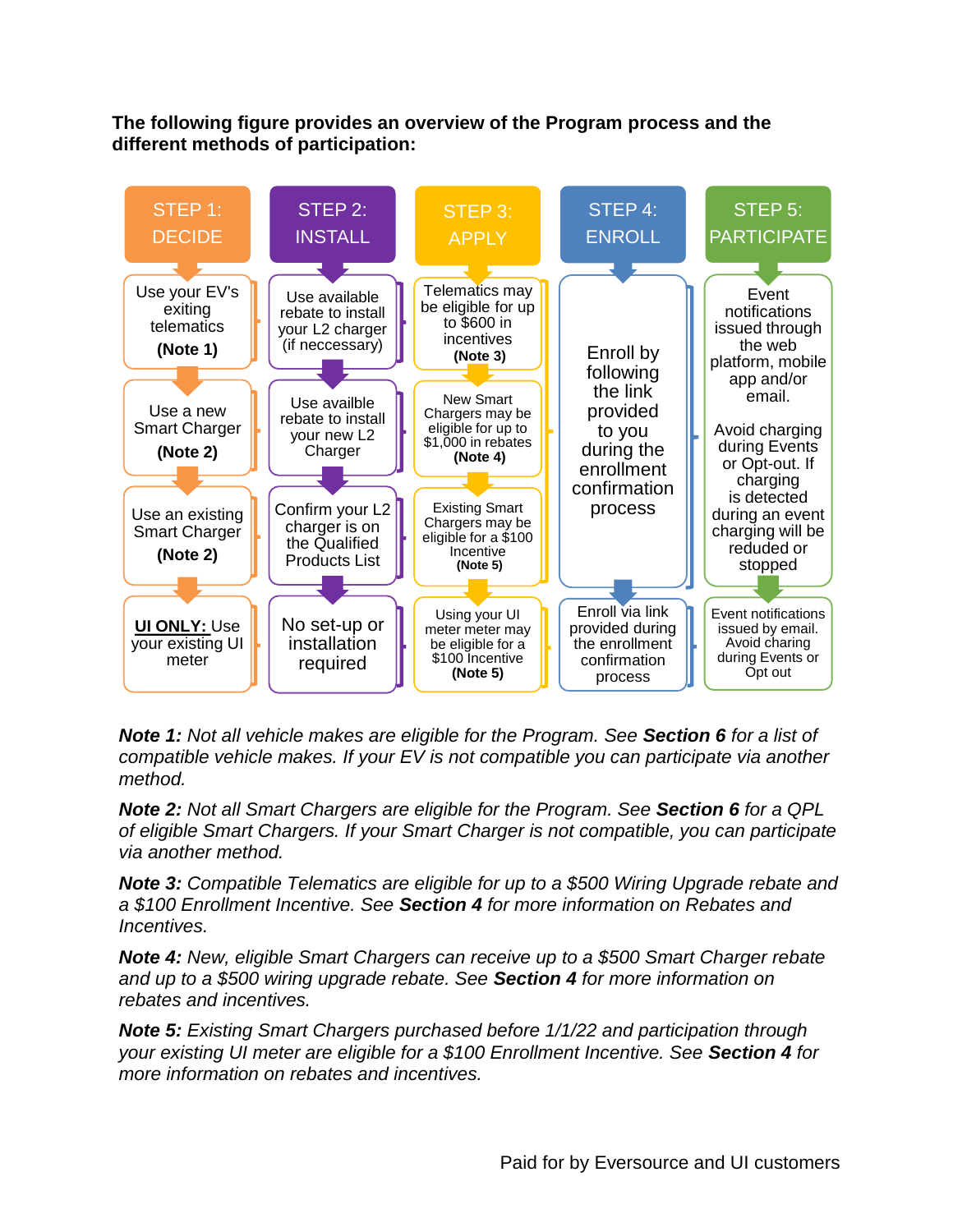After you choose the technology that makes sense for you, it's time to enroll your system! Customer eligibility will be confirmed during the application process.

### **Program Application**

The Program offers an easy online process to provide secure and reliable processing of applications.

**Eversource:** Please visit the Residential Section of the [Eversource website](https://www.eversource.com/content/ct-c/residential/save-money-energy/clean-energy-options/electric-vehicles/charging-station-rebates) to access the application portal.

**UI:** Please visit our [EV Programs for your Home](https://www.uinet.com/wps/portal/uinet/smartenergy/electric_vehicles/evprogramsforhome/!ut/p/z1/vZPJbsIwEIafpYccI5ssEI4BBUKbhS3rJTLBSYzIgnHT9u3rSLRUQiVVVdU3j2Z-fzPzG8QgBHGFWpIjRuoKHfk9ioeJPLANU5lCR1soKly5G9t5srYStCQQ3E0YyiD-ST385uiwr94HMYjTijWsANEzqTBDOU2uPQiwwGiPqQDPJaIMV5jmbwLER5wyStKkxQVJj_jMQ21D65yi8pzVtKhL3Ck3KdmDKFPHGcK7TEyHA1lUMjgSdwpWRS3DqqzAMdSg1GUHUzuZW-5Et5Kp62yNcAsiAXoLx9jq83XifKEyL1Sbjsq4UBkfVP4nleEvL1SzmpodVdC3kvj-QIOOtGdnfRoRZxhdFaC_GHAFe6asJq6kWSMQtAS_AK-qacldtPndKFeeseYv_ctUTQge-7zGP4NE7amd82YQK0RSZTUIb6zEQzdW4qXkcDrFOjdrXTH8ykD4x25tSs8rNbkUQ3hQ81J7FefB0tIf3gGwA6gY/dz/d5/L2dBISEvZ0FBIS9nQSEh/?WCM_GLOBAL_CONTEXT=%2FUINETAGR_Navigation%2FHeader%2FSmartEnergy%2FElectric_Vehicles%2FEVProgramsForHome) site to download a fillable PDF application, collect relevant documents listed below, and submit the application and documents to [UIEVApplications@clearesult.com.](mailto:UIEVApplications@clearesult.com)

In the application, there are clear steps to follow, terms and conditions for the Program that you must accept, and guidance on how to activate your device. Along the way you will need a few items:

- *1. Receipts and invoices related to the purchase and/or installation of a Networked L2 charger, labeled as paid*
	- *a. Installation information must include date of installation, installer/ contractor name, equipment cost, total installation cost, and town/ city building permit*
- *2. Customer's utility account number, service address, and billing address*
- *3. EV and EVSE information: make, model, year, serial number, EV Charger Unit Number/ MAC ID*

If you are having trouble with your application, please contact your utility by emailing [HomeEV@uinet.com](mailto:HomeEV@uinet.com) for UI or EversourceEVSupport@clearesult.com for Eversource, or by using the contact information provided in **Section 8** of this guide. A Program associate will support you and/or may provide an alternate application method.

Errors in your application may lead to delay or cancellation of your application. Upon identifying any such issues, the Program team will attempt to contact you using the information supplied in the application. If we are unable to reach you or you do not respond with the information needed to correct the application, your application will be cancelled.

### **Device Activation**

All devices must be activated in the Program and any delay in activating your device may lead to delay or cancellation of your incentive payment. The activation process varies by device type and vendor. You will receive activation instructions that are specific to your chosen device in the confirmation email that you receive when you submit your Program application. Follow instructions carefully and use the contact information in the email for support if you experience any difficulties.

### **Enrollment Incentive**

Customers will receive their Enrollment Incentive in the form of a check mailed to the address listed on the application. These incentives are paid to the utility account holder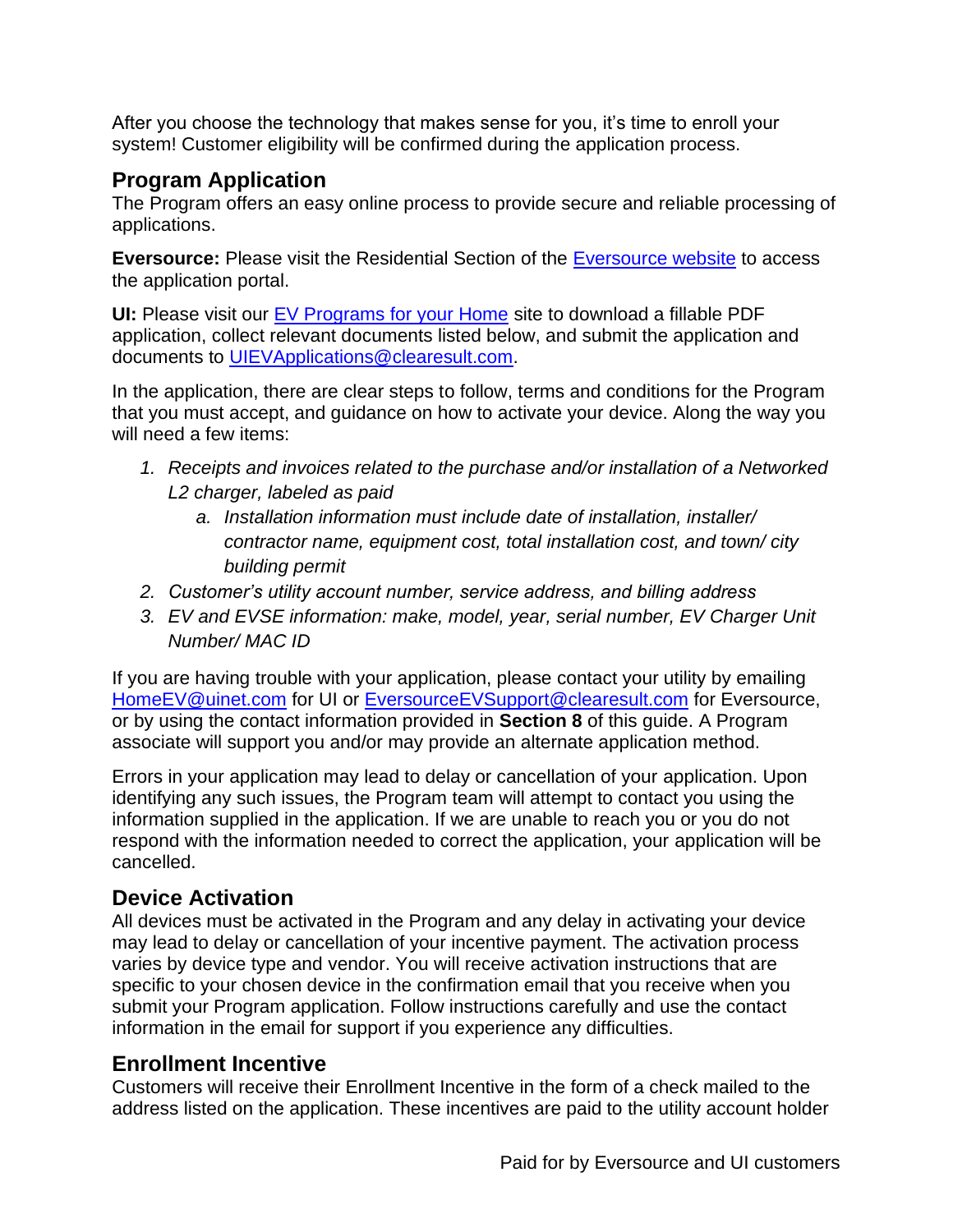associated with the application unless the customer designates an alternate payee when submitting the application. Payments are sent via US Postal Service, which requires several more days for delivery.

### • **Additional Eligibility Requirements:**

The following requirements apply to all participants regardless of method of participation they chosen:

- $\circ$  Participants must remain in the Program for a period of not less than 24 months from the date of incentive payment.
- $\circ$  Participants who leave the Program before the 24-month period ends will be required to pay back a prorated portion of the upfront incentives they received as part of this Program.
- $\circ$  Incentives are limited to the stated incentive amount listed above or the documented project cost, whichever is less. For the Smart Charger rebate, any other applicable grants, rebates, incentives or credits the customer may receive from another source will be deducted from the total documented device cost.
- $\circ$  Only new Smart Chargers listed in the Program's QPL are eligible for incentives.
- $\circ$  Electrical work must be completed by a qualified professional, in full compliance with laws and regulations.
- $\circ$  Participants are required to share the EV charging data with their utility. Please refer to the Terms and Conditions included with the Program application.

### **Data Sharing and Privacy**

Utilities will collect information on your EV charging behavior, such as when and how often you charge and how much energy you use each time you charge. Your utility may share this information with third parties for the purposes of evaluating the Program. **All EV charging data will be aggregated, anonymized, or otherwise encrypted if/when disclosed publicly.**

### **Section 6: Qualified Product List (EVSE) & Eligible EVs (Telematics)**

To participate, users must follow requirements for enrollment that may include Networked L2 Smart Chargers, non-Networked L2 chargers, or vehicle Telematics. Only applications including eligible devices that are listed on the Program's QPL will be accepted by the Program. For the QPL, click [here](https://www.eversource.com/content/ct-c/residential/save-money-energy/clean-energy-options/electric-vehicles/charging-station-rebates) for UI and here for Eversource. Please note that this list will regularly be updated as new manufacturers will be added on an ongoing basis.

### **Eligible Devices**

It is the customer's responsibility to select an eligible device. The Program attempts to include a range of eligible device options to meet different customer needs. General information about the different device types is provided on the Program website, with additional product-specific information listed in the QPL. The vendors will differ on charger models, software, costs, and manufacturer details. Utilities do not offer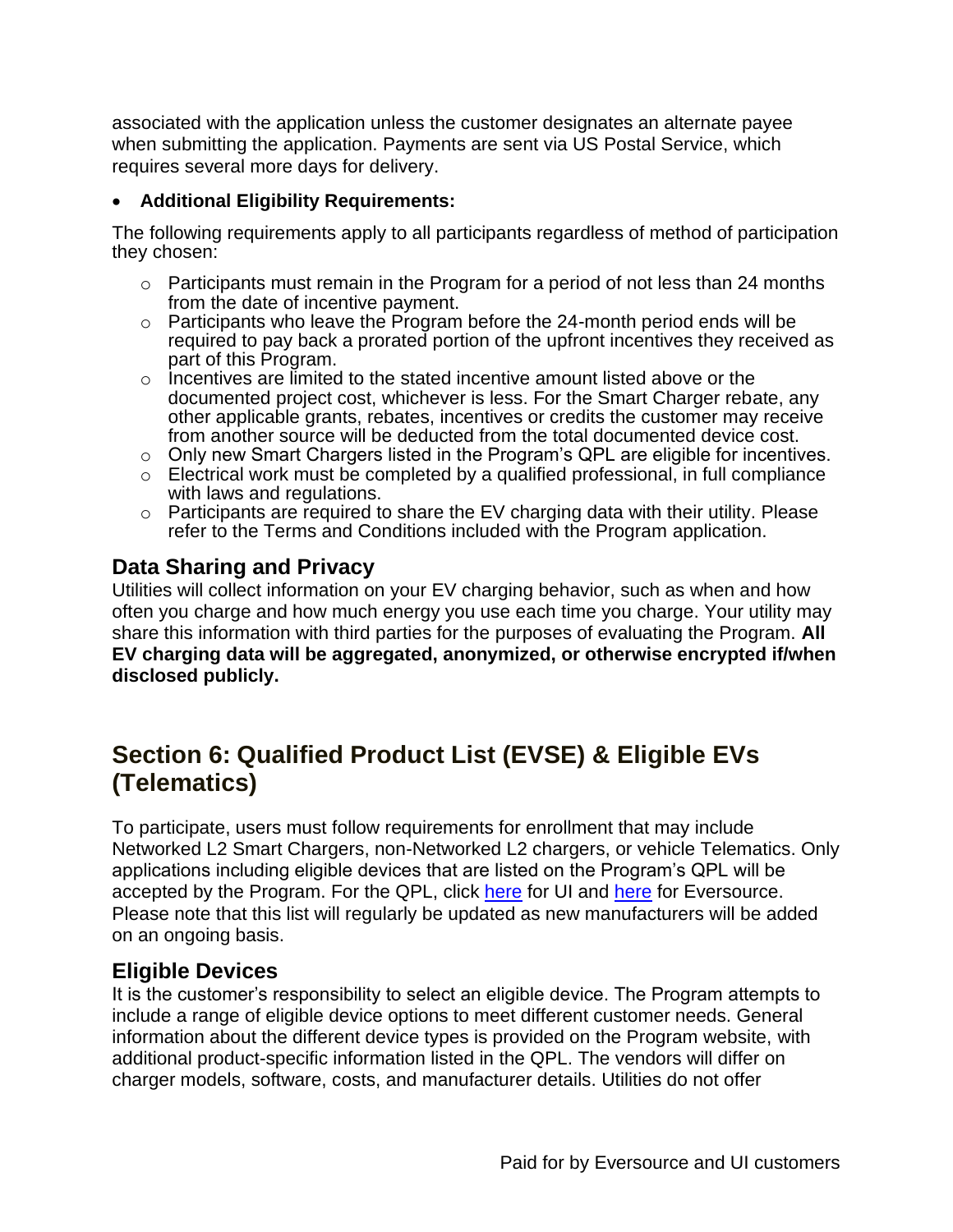preferences or recommendations for any approved Program vendors, and Program participants are responsible for determining suitability of products and services.

### **New Smart Charger**

If you decide to install an eligible Smart Charger, you may purchase a new charger from any source you prefer. Please save the receipt to include in the Program application. The charger must be installed and operational before submitting your Program application and **the application must be submitted within 90 days of purchase**. Please ensure you schedule your installation when you purchase your Smart Charger so you can complete your application within that timeframe.

Smart Chargers incentivized by the Program must connect to the vendor's online network. Often this connection is enabled locally by connecting the Smart Charger to your Wi-Fi network. Depending on where your router is located relative to the Smart Charger, you may need to install a Wi-Fi signal booster to achieve a reliable connection. Please ensure that your Smart Charger is connected to the network before submitting your Program application. If you do not have access to a reliable internet connection, we recommend enrolling using your existing AMI meter (UI customers only).

### **Wiring Upgrade**

L2 chargers require a 240V outlet. If you need to install a new, dedicated electrical circuit and outlet to support your EV charger, you may use any licensed electrical contractor. The Program offers up to \$500 in a Wiring Upgrade rebate to cover eligible costs necessary to support your L2 charger. Please be sure to obtain an itemized invoice that clearly shows the cost of the EV charging circuit separate from any other electrical work with invoices showing they were paid. The work must be completed before submitting an application and **the application must be submitted within 90 days of the invoice date**.

### **Vehicle Connections (Telematics)**

Telematics is a system embedded in many EVs that enables more control by users over their EV by making smart decisions about energy use, connect to nationwide charger networks, and other innovative actions. If your EV has Telematics, you likely have access to additional insights and functionality that can give you more control of your EV that might save energy. To receive an upfront Enrollment Incentive for participating with Telematics, you must activate a qualified vehicle model with Telematics in the Program for a period of not less than two years. You will receive activation instructions that are specific to your chosen vehicle in the confirmation email that you receive when you submit your Program application.

*Please note that you cannot receive both a Smart Charger rebate and an Enrollment Incentive.* You can, however, combine a Wiring Upgrade rebate with a Smart Charger rebate or Enrollment Incentive.

### **A Note to EVSE Vendors Interested in Being Added to the QPL**

Eligible devices are selected via a request for qualifications ("RFQ") that is hosted periodically by the utilities. Vendors who wish to qualify devices for the Program should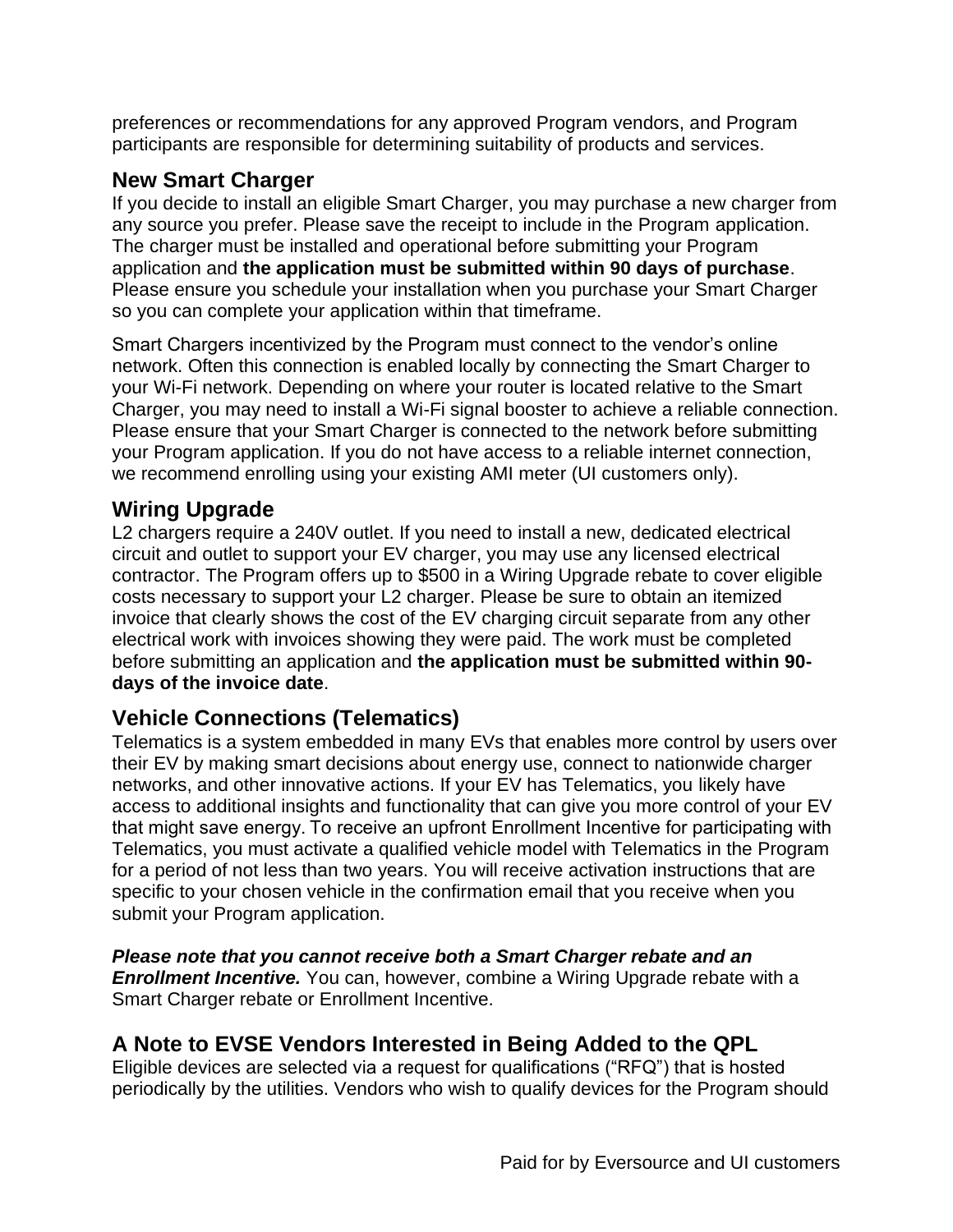register their interest by sending an email to [HomeEV@uinet.com](mailto:HomeEV@uinet.com) for UI or [CTEVcharging@eversource.com](mailto:CTEVcharging@eversource.com) for Eversource with the subject line "EV Charging Vendor Qualification" and your firm will be notified of the next qualification cycle.

The RFQ includes evaluation of vendor and device capabilities, including but not limited to product safety, environmental suitability, network communications, and data collection and reporting. Vendors with qualifying devices must accept the Program vendor agreement prior to devices being added to the QPL.

### **Section 7: Participation in Demand Response Events**

The Program is managed with consideration of the operating conditions of the electric power system. Events are called to assist in controlling the system at key times. Events most commonly occur on hot summer afternoons or early evenings and will last a few hours or less. These periods of high energy demand are called "on-peak" periods. For this Program, Events will be set during the peak season which is between June and September during the times of 3pm-9pm.

During Events, participants have the option to participate or opt-out if it is necessary for them to charge during that time. This way, participants always retain control over the use of their vehicle but can earn incentives for being flexible when they charge their vehicle.

**To receive Event incentives, customers must participate in Events. Participants may opt-out of two events per month for the four-month Demand Response season. While it is possible for participants to opt out of events, doing so more than twice per month may impact eligibility for incentives.**

For the average EV owner, most charging happens in the overnight hours. Because Events typically occur during times of high energy demand (afternoons and evenings), owners of L2 chargers will generally have adequate charge in the morning when participating in Events.

### **The Demand Response Cycle**

Demand Response follows a regular pattern of **Notification**, **Events & Opting Out**, and **Results**:

• *Notification*

Participants will, in most cases, be notified well in advance of an Event so there is plenty of time to plan ahead. There may be rare occasions where the utility will call an Emergency Event with less than 24 hours of advance notice. Please refer to the Events & Opting Out section below for more information.

Notifications providing a schedule for an upcoming Event are issued to participants through the participant's preferred means of contact, determined during the application process (e.g. email and/or via the Program's mobile app provided by utility's respective Technology Partner.)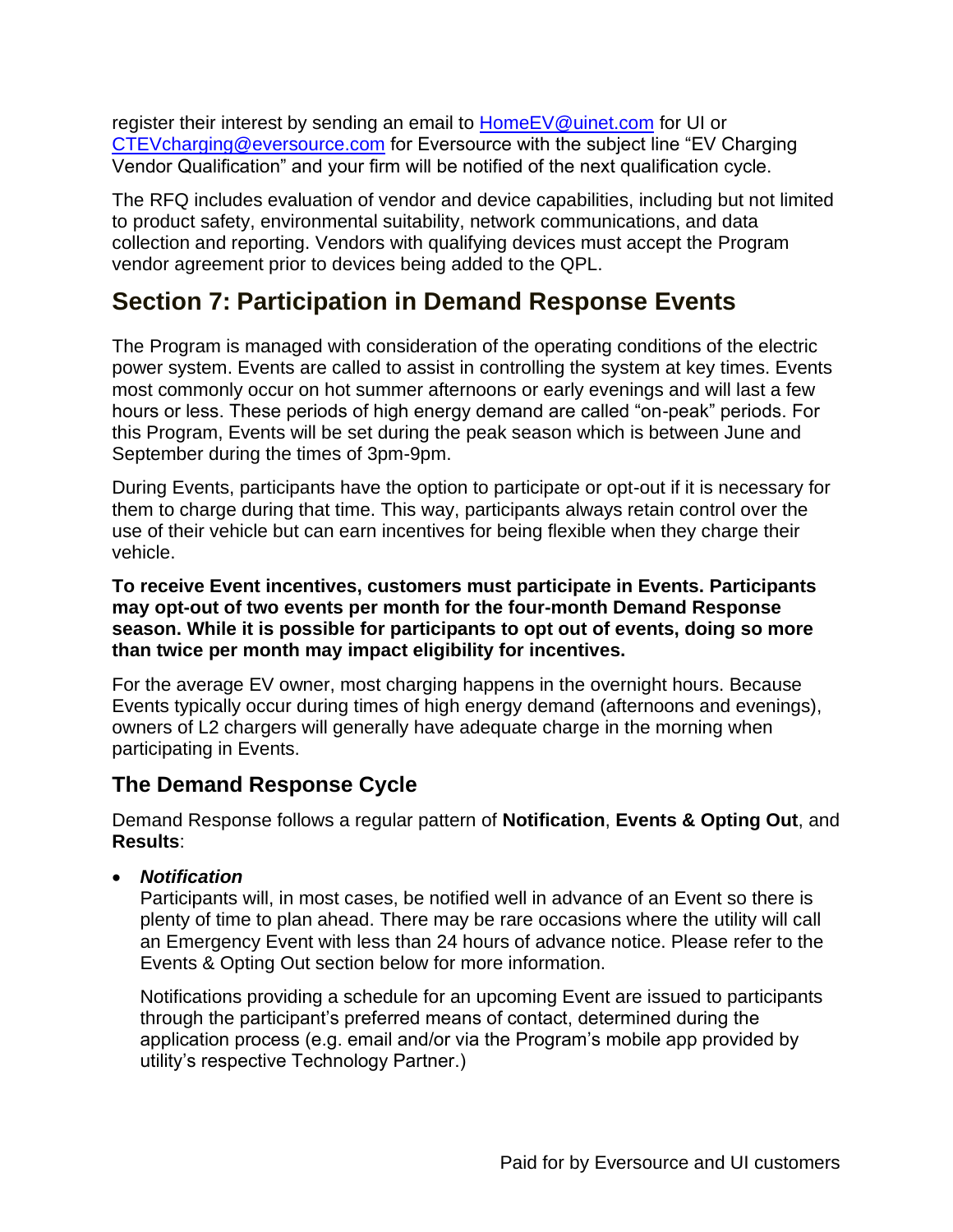After an Event ends, the participant will receive a notification alerting them that the Event has ended.

### • *Events & Opting Out*

Demand Response Events may occur in June, July, August, and/or September, on weekdays and/or weekends (not including holidays). A typical Event may be up to 3 hours in duration and occur between the hours of 3pm—9pm. During Events, EV charging will be curtailed. Utilities will call a maximum of 15 Events per month.

Once a notification has been received, participants have the option of:

- 1. Participating in the Event (Default), or
- 2. Opting out of the Event, meaning their charging device will be unaffected by the Event.

During the Event, the power delivered to any device that has not opted out will be reduced or suspended. Opting out can be completed on the Program application portal or, if applicable, via the Program's mobile app, and customers may opt out of any Event at any time.

At the end of the Event, power delivery should resume at its normal level. In some cases, devices fail to return to their normal operating mode at the end of an Event. We therefore recommend that participants check the status of their device after receiving the end of Event notification.

Customers are considered as participating in the Event if they do not opt out through the platform or are not charging during the Event. For example, if a customer is not home during the Event or not plugged in, but did not opt out, they will be considered as participating in the Event.

### o *Emergency Demand Response Events*

If required to maintain the safety and reliability of the grid, utilities may issue Emergency Demand Response Events without prior notice. Critical system events that impact system voltage levels, system stability and safety, or distribution system events that are considered emergencies by utilities may require override of a customer's EV charger. While such conditions are rare, utilities will attempt to provide advance notification whenever possible, dependent on the nature of the event. Participants do retain the right to opt out of these types of Events, but the above rules on opting out of no more than two Events per month still apply.

### • *Results*

The Program tracks the status of all participant devices during each Event in order to evaluate benefits to the electric grid and to determine Event incentives. Participants can view their individual results on their dashboard in the online application portal. Participants are distributed incentives based on their performance in this Program. If you have questions about your participation results, please reach out to [HomeEv@uinet.com](mailto:HomeEv@uinet.com) for UI and [EversourceEVSupport@clearesult.com](mailto:EversourceEVSupport@clearesult.com) for Eversource.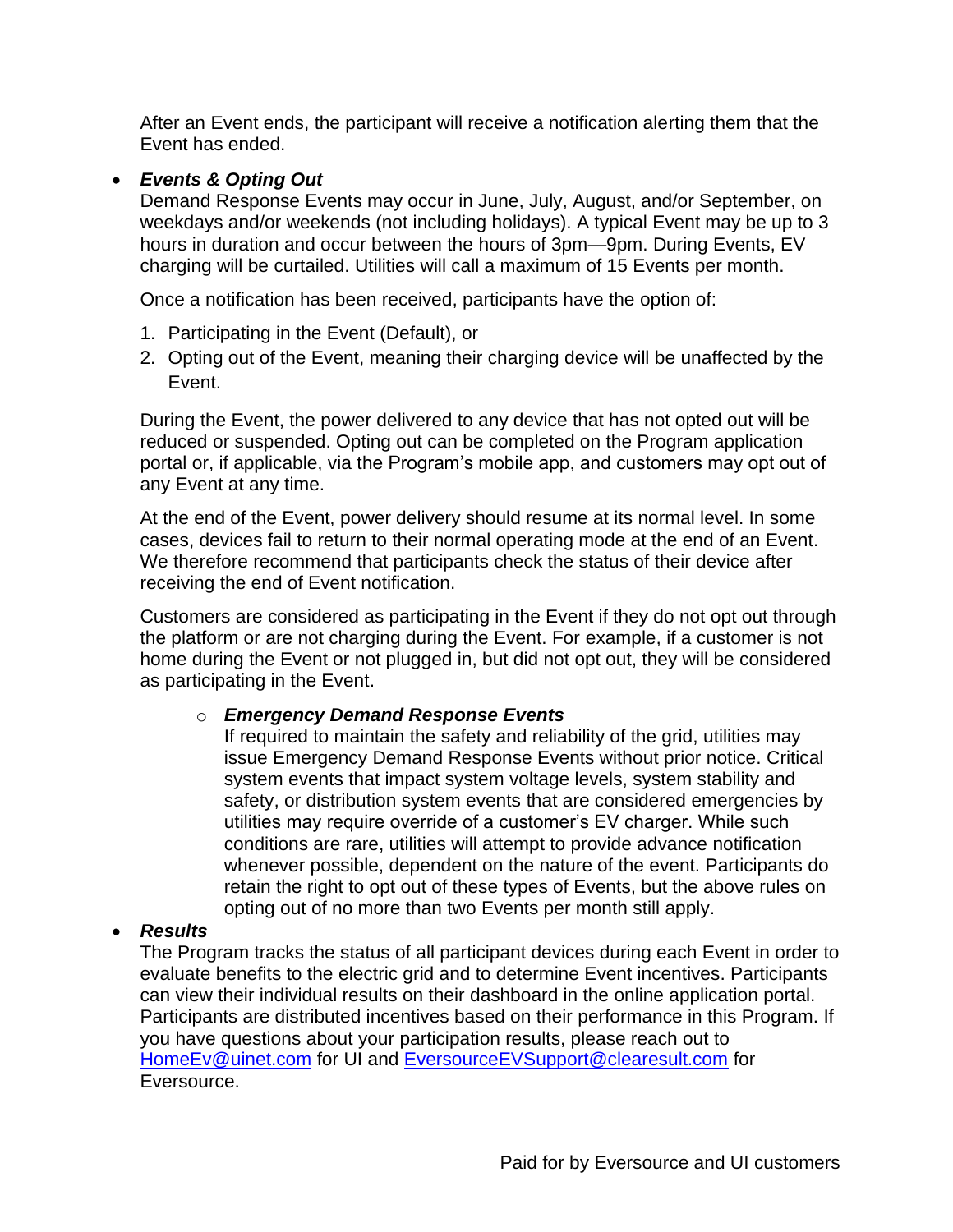### **Ongoing Demand Response Event Incentives**

Event incentives are paid in October of each year, based on participants' results for the preceding Demand Response season. The payment will be distributed via prepaid electronic gift card.

### **Moving or Ending Participation**

All enrolled participants are required to remain in the Program for a period of not less than two years from the date the participant's application is approved. After two years, participation continues until the participant submits a request to disenroll or until the Program is discontinued.

In the event a participant moves within the utility's territory, they are required to continue their participation at the new service address. Customers can move the location of their participation by logging into the application portal, opening a Request Support form, and submitting the required information.

Customers can request to disenroll by logging into the application portal, opening a Request Support form, and submitting with the required information. A participant moving outside of the utility's territory shall be an approved reason for ending participation before completing two years.

*Participants who leave the Program before the 24-month period ends will be required to pay back a prorated portion of the upfront incentives they received as part of this Program.*

### **Section 8: Program Support**

For application or rebate support, customers can contact Program staff for questions using the contact information below. Please allow two businesses days for a response to your email or voicemail.

**Phone:** (888) 978-1440

Hours of availability: 8:30am–5:00pm, Monday–Friday excluding holidays **Emails:**

**Eversource:** [EversourceEVSupport@clearesult.com](mailto:EversourceEVSupport@clearesult.com) **UI:** [UIEVSupport@clearesult.com](mailto:UIEVSupport@clearesult.com)

For UI customers seeking device setup and/or Program support, please email UI at [HomeEV@uinet.com.](mailto:HomeEV@uinet.com) An Energy Specialist will contact you within two business days.

### **Section 9: Frequently Asked Questions (FAQs)**

The following are a list of Frequently Asked Questions for this Residential Managed Charging Program provided by United Illuminating (UI) and Eversource.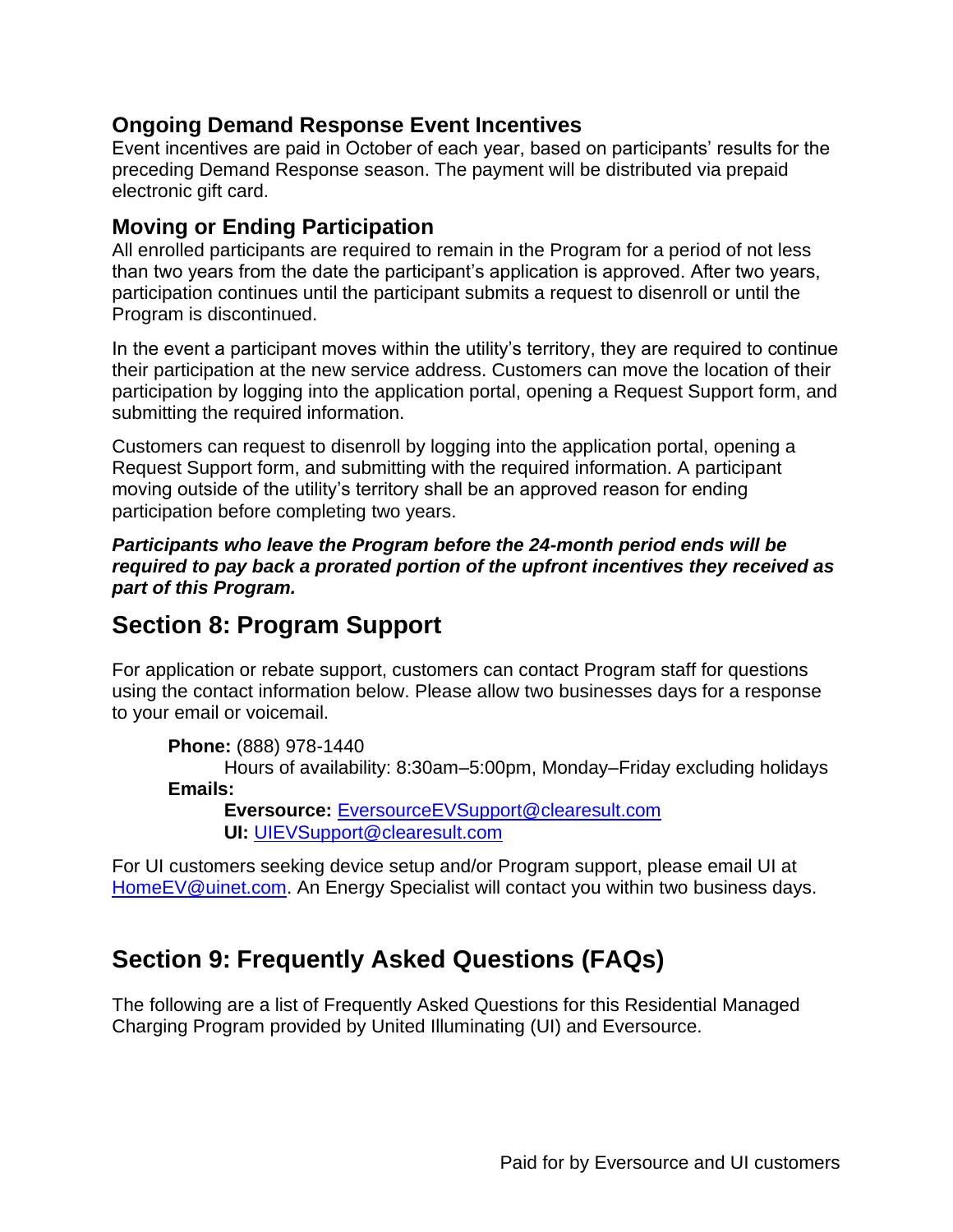#### **What is managed charging and Demand Response?**

Managed charging programs provide incentives to participants who adjust their charging behavior to align with an optimal schedule as defined by the participant's utility to avoid higher energy and infrastructure costs or avoid more carbon-intensive electricity. These programs allow utilities the ability to reduce costs for all ratepayers and reward program participants for adjusting their behavior. Managed Charging Programs allow for varying levels of commitment that correspond to different levels of expectations and incentives.

Demand Response for EVs is a brand of Managed Charging where signals are sent from the utility to the EV owner and their EV. These are called "Events," and during these Events, the user is expected to allow the utility to curtail or turn off their charging for the duration of an event, usually 2-3 hours. This program provides customers with incentives for allowing the utility to adjust the energy use on these devices during times of peak demand on the grid. This helps avoid higher energy and infrastructure costs and more less environmentally friendly electricity. These programs allow utilities the ability to reduce costs for all ratepayers and reward customers enrolled in the program for participating.

#### **Who is eligible to participate in this program?**

Residential UI and Eversource customers living in a single-family dwelling (four units or fewer) who meet the technical requirements, specified in **Sections 5 and 6** of this guide, may enroll in a Managed Charging Program. Participation in Managed Charging events is required to take advantage of utility rebates for the purchase and installation of a new Smart EV Charger or enrollment incentives for other technology such as connected vehicle telematics. In addition, residential customers with an existing Level 2 "Smart Charger" can participate in the program.

### **What are the benefits of this program?**

By participating, you can earn upfront rebates and enrollment incentives, as well as ongoing participation incentives, which helps offset the cost of your EV over time. This includes incentive dollars to outfit your home with a Smart Charger.

### **What are my responsibilities for participation in this program?**

To receive incentives within this program, customers must participate in Demand Response "events" between June and September and not miss more than two events per month. If they achieve this, they will receive the \$50/month in incentive dollars, totaling \$200 for the year, and can keep their upfront rebates and enrollment incentive. An event will typically be a three-hour period during the hours of 3pm-9pm, Monday through Friday, where the utility will request that you do not charge your EV. There will be approximately 13-15 events a month. Customers will have the opportunity to opt-out of an event but must participate in a minimum number of events per month to receive monthly incentives.

### **Are there incentives available for participation?**

Yes. UI and Eversource offer monthly incentives to customers for their participation in Demand Response Events during the Demand Response season (June – September).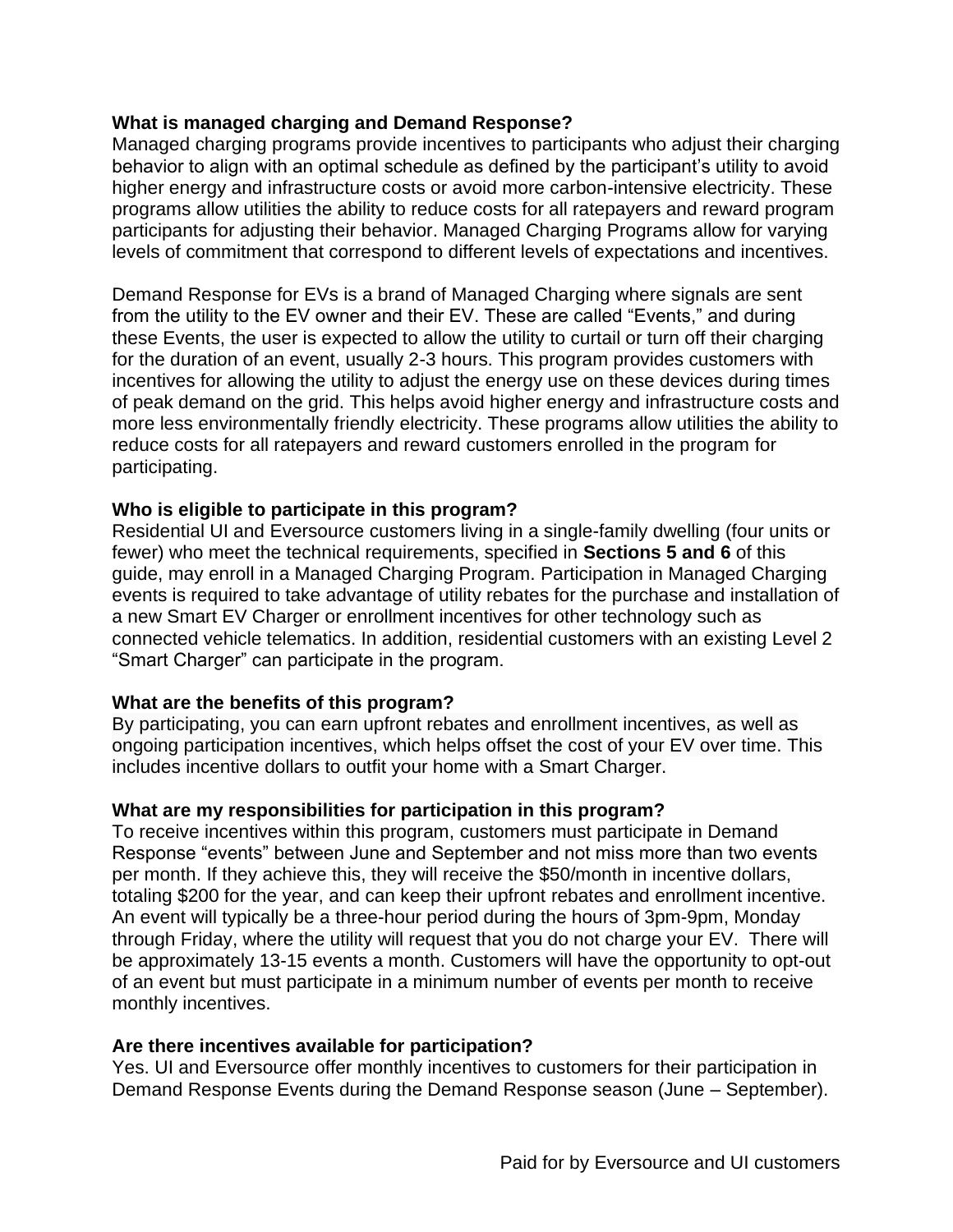If the customer does not opt out of more than two events per month and uses their EV charger at least once in that month, they will receive a \$50 incentive for each month of successful participation up to \$200 total for the Demand Response Season.

### **If I already have a home charger, can I still receive incentives through this program?**

Yes, if you've already taken the step to install a charger at your home you can still be eligible for \$100 to enroll eligible technologies in the program and also be eligible for the \$200 annual participation incentive, as long as you're able to fully participate in the program.

### **Why are utilities like Eversource and UI administering this program?**

Managed Charging programs encourage users to charge off-peak, which helps reduce the cost of electric generation, and avoids costs associated with upgrading transmission and distribution equipment like substations and powerlines. These programs can also enable utilities to integrate more renewable energy and utilize the flexibility of EV charging to provide additional services to their territory. Utilities pass on these benefits to all customers in the form of cheaper electricity and other programs such as this.

### **Will participating in managed charging force me to change my charging habits?**

Participants will always have adequate charge while participating in the program, so their contribution to the program is effortless and not impactful on the actual usage of the vehicle. Participants can also "opt-out" of a Demand Response Event if they need to charge their vehicle during an event. Participants may opt-out of two events per month during the Demand Response Season (June – Sept).

### **What are the incentives and rebates available through this program?**

Below is a table outlining incentives available for different technological setups for this program.

*Note: the amount of incentive dollars available per solution does not imply one setup is inherently better than another. Depending on the particulars of your EV and technology setup, the cheapest and best option might receive the fewest incentive dollars. Please see Section 5 and 6 of this guide to understand which of the possible eligible technologies is best for you.*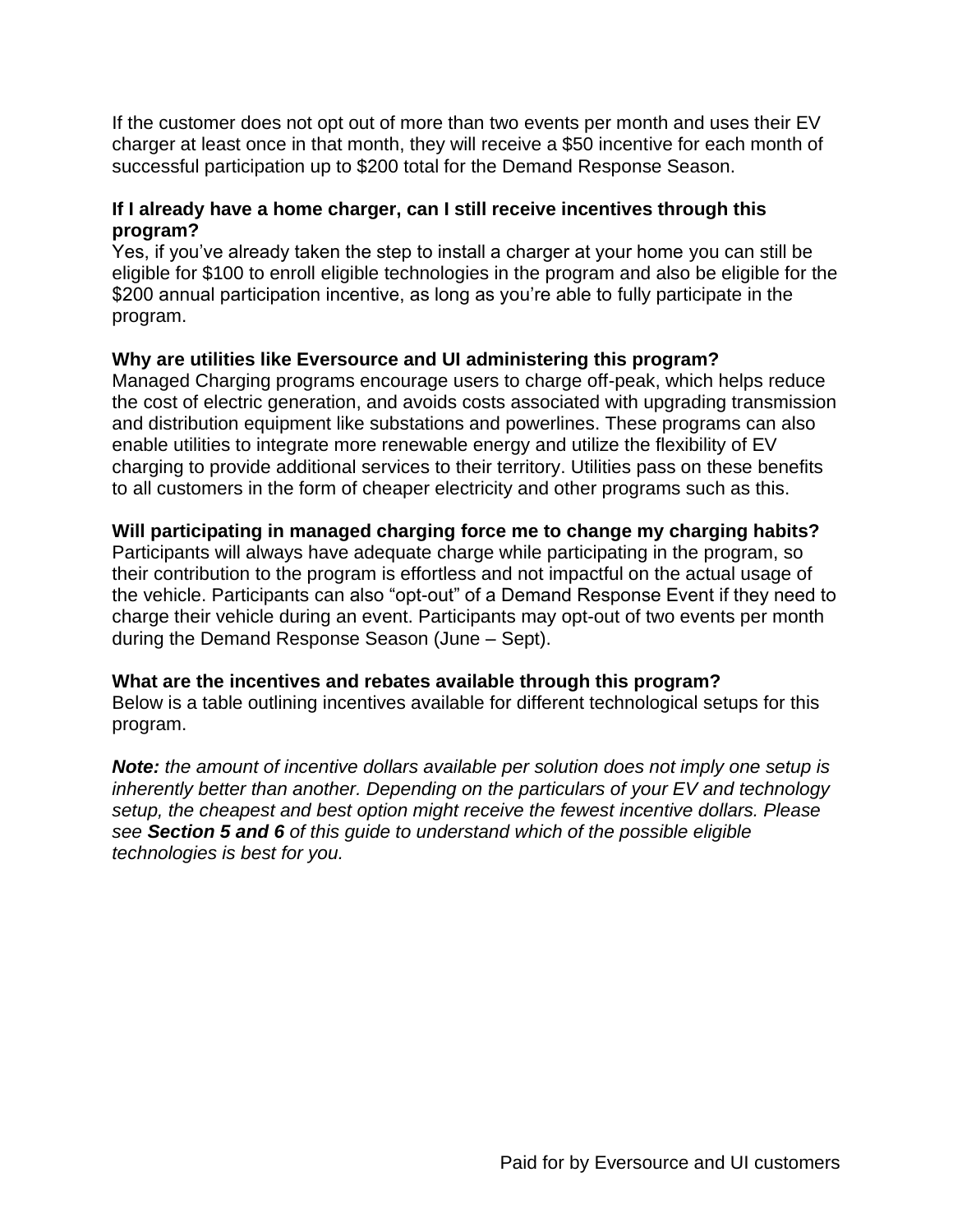| <b>Customer Scenario</b> |            | <b>Networked</b><br>Level 2<br><b>Charger</b><br><b>Rebate</b><br>(up to) | Wiring<br><b>Upgrade</b><br>to 240 <sub>v</sub><br><b>Rebate</b><br>(up to) | <b>One-Time</b><br><b>Enrollment</b><br><b>Incentive</b> | <b>Baseline</b><br><b>Managed</b><br>Charging<br>Program<br>(up to) $*$ |
|--------------------------|------------|---------------------------------------------------------------------------|-----------------------------------------------------------------------------|----------------------------------------------------------|-------------------------------------------------------------------------|
| <b>New</b>               | Needs 240v | \$500                                                                     | \$500                                                                       | \$0                                                      | $$200$ /year                                                            |
| <b>Networked L2</b>      | Outlet     |                                                                           |                                                                             |                                                          |                                                                         |
| <b>Charger</b>           | Has 240v   | \$500                                                                     | \$0                                                                         | \$0                                                      | $$200$ /year                                                            |
|                          | Outlet     |                                                                           |                                                                             |                                                          |                                                                         |
| <b>Telematics</b>        | Needs 240v | \$0                                                                       | \$500                                                                       | \$100                                                    | $$200$ /year                                                            |
| with                     | Outlet     |                                                                           |                                                                             |                                                          |                                                                         |
| Non-                     | Has 240v   | \$0                                                                       | \$0                                                                         | \$100                                                    | $$200$ /year                                                            |
| <b>Networked L2</b>      | Outlet     |                                                                           |                                                                             |                                                          |                                                                         |
| Charger                  |            |                                                                           |                                                                             |                                                          |                                                                         |
| <b>All Other L2</b>      | No Wiring  | \$0                                                                       | \$0                                                                         | \$100                                                    | $$200$ /year                                                            |
| <b>Chargers</b>          | Rebate     |                                                                           |                                                                             |                                                          |                                                                         |
| (UI ONLY)                |            |                                                                           |                                                                             |                                                          |                                                                         |

*\*These incentives accrue over the first year of participation in the Baseline Managed Charging program. Participating customers are eligible for up to an additional \$200 per year in years 2 and 3 of the Baseline program.* 

### **When will I receive my incentives?**

Enrollment incentives and relevant rebates will be distributed via check 10 business days after meeting all eligibility requirements, including proof of purchase and installation. Participants in the Managed Charging will receive ongoing incentives through the demand response season (June-Sept). These payments will be distributed via gift card in October following the end of the demand response season. Each month in this season, the participant is eligible for \$50 if they do not miss more than two events in that month. Participants will be notified of their progress and performance throughout the season.

### **What charging technologies are required to qualify?**

There are many technologies that can participate in this program, and this list is always expanding as EV manufacturers expand their capabilities and more smart chargers come into existence. All EV owners with a level 2 charger (Networked or non-Networked) should be able to participate in the program. Please refer to **Section 6** of this guide for information on eligibility and information on the types of devices and vehicles that can participate.

Please also refer to the Qualified Products List ("QPL"). For the UI QPL click [here.](https://www.uinet.com/wps/portal/uinet/smartenergy/electric_vehicles/evprogramsforhome/!ut/p/z1/vZPJbsIwEIafpYccI5ssEI4BBUKbhS3rJTLBSYzIgnHT9u3rSLRUQiVVVdU3j2Z-fzPzG8QgBHGFWpIjRuoKHfk9ioeJPLANU5lCR1soKly5G9t5srYStCQQ3E0YyiD-ST385uiwr94HMYjTijWsANEzqTBDOU2uPQiwwGiPqQDPJaIMV5jmbwLER5wyStKkxQVJj_jMQ21D65yi8pzVtKhL3Ck3KdmDKFPHGcK7TEyHA1lUMjgSdwpWRS3DqqzAMdSg1GUHUzuZW-5Et5Kp62yNcAsiAXoLx9jq83XifKEyL1Sbjsq4UBkfVP4nleEvL1SzmpodVdC3kvj-QIOOtGdnfRoRZxhdFaC_GHAFe6asJq6kWSMQtAS_AK-qacldtPndKFeeseYv_ctUTQge-7zGP4NE7amd82YQK0RSZTUIb6zEQzdW4qXkcDrFOjdrXTH8ykD4x25tSs8rNbkUQ3hQ81J7FefB0tIf3gGwA6gY/dz/d5/L2dBISEvZ0FBIS9nQSEh/?WCM_GLOBAL_CONTEXT=%2FUINETAGR_Navigation%2FHeader%2FSmartEnergy%2FElectric_Vehicles%2FEVProgramsForHome) For the Eversource QPL click [here.](https://www.eversource.com/content/ct-c/residential/save-money-energy/clean-energy-options/electric-vehicles/charging-station-rebates)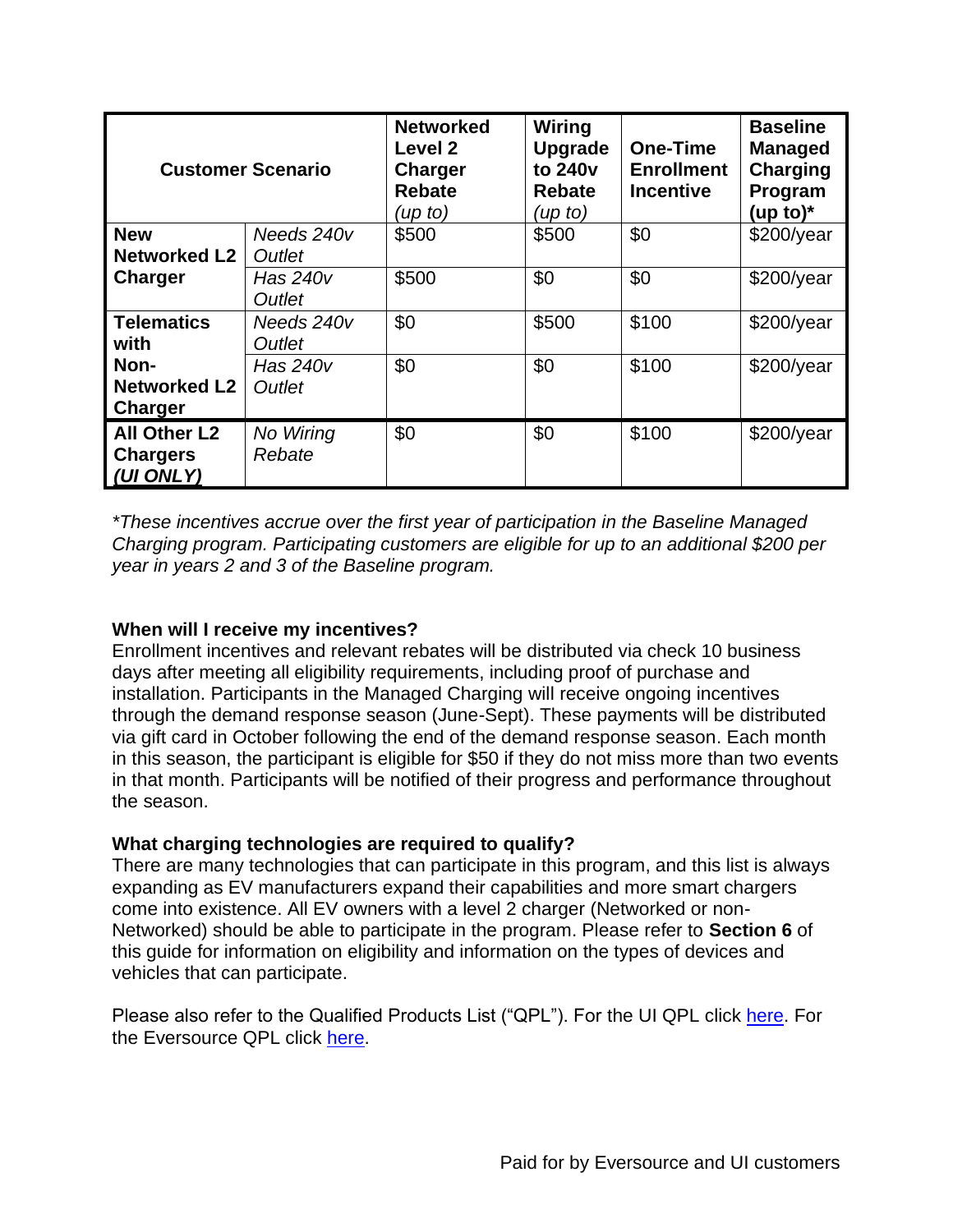**What does it typically cost to install a Level 2 EV charging station at my home?**  Costs to install a Level 2 charging station vary depending on which charger you choose and how much electrical work must be done to put the station where you need it. Typically, a Networked Level 2 charger will cost \$600-700. Depending on your situation, the typical installation can cost between \$500-1200.

### **Section 10: Applications**

Please visit the Residential Section of the [Eversource website](https://www.eversource.com/content/ct-c/residential/save-money-energy/clean-energy-options/electric-vehicles/charging-station-rebates) to access the Eversource application portal. UI customers can visit our [EV Programs for your Home](https://www.uinet.com/wps/portal/uinet/smartenergy/electric_vehicles/evprogramsforhome/!ut/p/z1/vZPJbsIwEIafpYccI5ssEI4BBUKbhS3rJTLBSYzIgnHT9u3rSLRUQiVVVdU3j2Z-fzPzG8QgBHGFWpIjRuoKHfk9ioeJPLANU5lCR1soKly5G9t5srYStCQQ3E0YyiD-ST385uiwr94HMYjTijWsANEzqTBDOU2uPQiwwGiPqQDPJaIMV5jmbwLER5wyStKkxQVJj_jMQ21D65yi8pzVtKhL3Ck3KdmDKFPHGcK7TEyHA1lUMjgSdwpWRS3DqqzAMdSg1GUHUzuZW-5Et5Kp62yNcAsiAXoLx9jq83XifKEyL1Sbjsq4UBkfVP4nleEvL1SzmpodVdC3kvj-QIOOtGdnfRoRZxhdFaC_GHAFe6asJq6kWSMQtAS_AK-qacldtPndKFeeseYv_ctUTQge-7zGP4NE7amd82YQK0RSZTUIb6zEQzdW4qXkcDrFOjdrXTH8ykD4x25tSs8rNbkUQ3hQ81J7FefB0tIf3gGwA6gY/dz/d5/L2dBISEvZ0FBIS9nQSEh/?WCM_GLOBAL_CONTEXT=%2FUINETAGR_Navigation%2FHeader%2FSmartEnergy%2FElectric_Vehicles%2FEVProgramsForHome) site to download a fillable PDF application, collect relevant documents listed below, and submit the application and documents to [UIEVApplications@clearesult.com.](mailto:UIEVApplications@clearesult.com)

### **Section 11: Residential Qualified Product List**

For the UI QPL click [here.](https://www.eversource.com/content/ct-c/residential/save-money-energy/clean-energy-options/electric-vehicles/charging-station-rebates) For the Eversource QPL click here.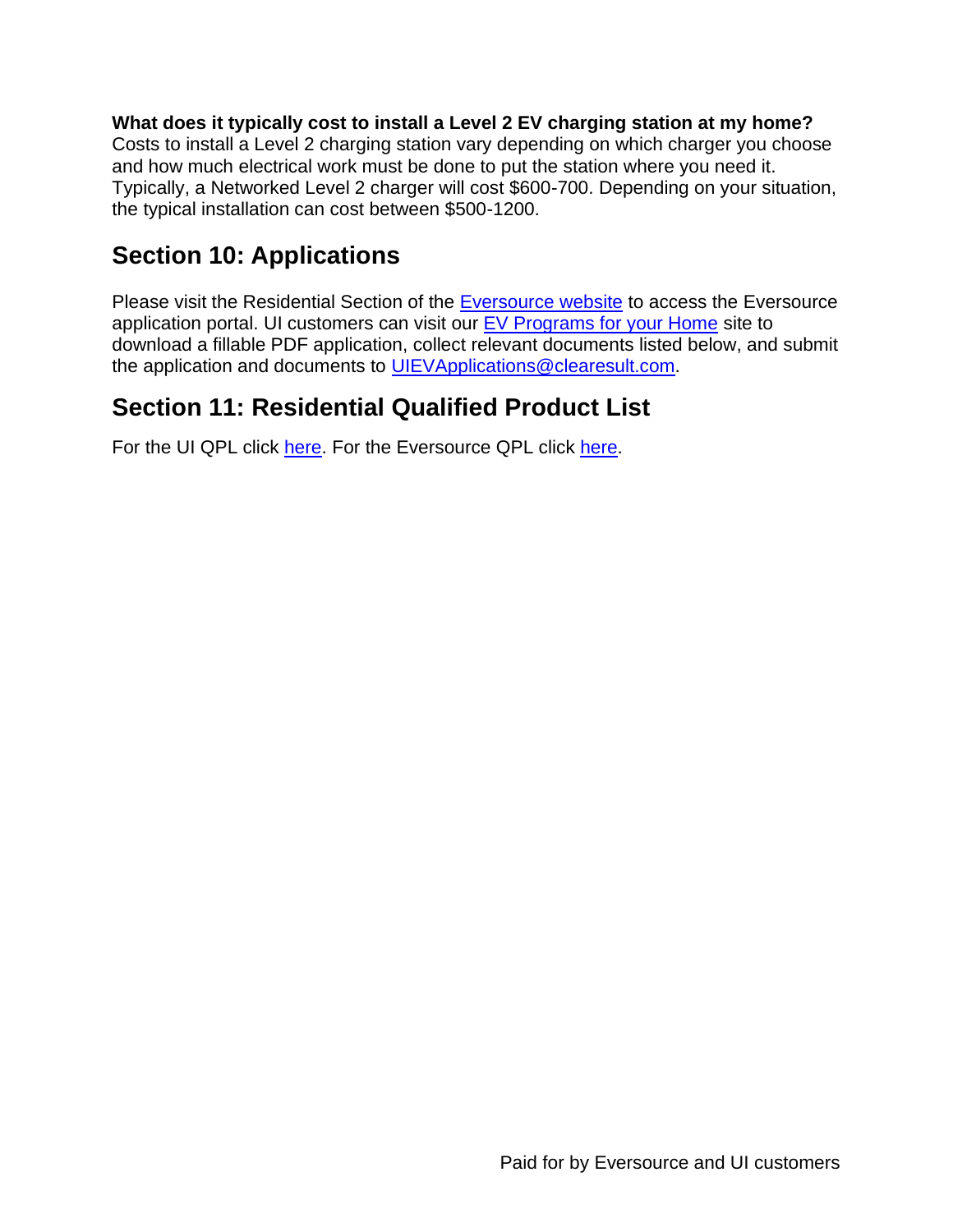# **Commercial Program Manual**

### **Section 1: Background**

Eversource and United Illuminating (UI) are offering the CT Electric Vehicle (EV) Charging Program to incentivize the installation of EV supply equipment (EVSE)

charging stations, including:

- Level 2 charging stations to charge lightduty EVs, and
- Direct current fast chargers (DCFCs) to charge light-duty EVs.

The CT EV Charging Program (Program) is available for all commercial and industrial Eversource and UI electric service customers who purchase and install qualified EVSE charging stations at facilities including workplace, light-duty fleets, public charging, and multifamily properties with five or more units.

The goal of the Program is to support the development of electric infrastructure and equipment necessary to accommodate an increased deployment of EVs within Connecticut by reducing the upfront costs of building charging stations for light-duty EVs. Through the Program, business entities seeking to install or participate in the installation of Level 2 and/or DCFC chargers can earn incentives that will offset a large portion of the electrical infrastructure and equipment costs associated with EVSE charging stations.

This Program Guide for Customers and Vendors (Guide) outlines important details of the Program, such as eligibility criteria, enrollment process, project planning, and post-enrollment requirements. Definitions of terms used herein are provided in the final section of this Guide. The

Due to global climate and local air pollution concerns, as well as advancing technology and rapidly declining costs, the transportation sector is accelerating its transition towards zero emission vehicles. In support of this transition, Connecticut has committed to deploying approximately 150,000 EVs by 2025, as part of a broader ten-state agreement aiming to achieve the deployment of 3.3 million EVs among the participating states. The Governor's Council on Climate Change has also estimated that electrifying at least 20 percent of light-duty vehicles in the state (approximately 500,000 vehicles) is necessary for the state to achieve its 2030 greenhouse gas emissions target. The Connecticut Public Utilities Regulatory Authority recently concluded a proceeding focused on supporting the EV goal through the development and implementation of this EV Charging Program. The EV Charging Program Order in Docket 17-12-03RE04, and subsequently in Docket No. 21-08-06, incentivizes site hosts and developers to expand the number of public destination, workplace, and multi-unit dwelling charging locations.

Guide will be revised as the Program and/or the application process evolve. Revised versions of this Guide will be posted [at this link on eversource.com](https://www.eversource.com/content/ct-c/business/save-money-energy/clean-energy-options/business-ev-charging) and [uinet.com/EVProgramsForYourBusiness.](https://www.uinet.com/wps/portal/uinet/smartenergy/electric_vehicles/evprogramsforbusiness/!ut/p/z1/vZPJbsIwEIafpQeOkZ0FEo4hCkubhC37JXKDkxiRBcdQ-vY1EpRKbUlVqfXNo5nf38z8BjEIQVyhI8kRI3WFdvwexYNEFm1zqhjQ0WZKHy7na9t5slwJWhII7iYMZBD_pB5-c3TYVe-DGMRpxRpWgOhAKsxQTpNbDz1YYLTBtAfbElGGK0zz1x7EO5wyStLkiAuS7nDLQ8eG1jlFZZvV9PnQcq22Pas3KdmAaKMgeZBhSejjVBQUDWbCMIV9IVOwMhQlVdmo4jk7MOxkYs1HupUYc8c1QxdEPejNHNPVJ6vE-UA2vZCtz2Tmhcy8kvnvZKa_uJCNazq6kgVdq4nvDzY403bsrksj4gzqTQH6M5Er2GNlOZpLmqWC4EjwC_CqmpbcTevfjXPpmSv-0r9NdgrBY5fv-MeQqG3YOW8IsUIgVVaD8JOteOhLW_Fyst3vY52bt64YPjEQ_oF7m9LzSk0uhRBu-3mpnYRJsLD0hzfBqwx3/dz/d5/L2dBISEvZ0FBIS9nQSEh/?WCM_GLOBAL_CONTEXT=%2FUINETAGR_Navigation%2FHeader%2FSmartEnergy%2FElectric_Vehicles%2FEVProgramsForBusiness)

Having EV charging at Connecticut businesses can offer many benefits, from convenience to cost savings and emission reductions. Whatever the motivation, the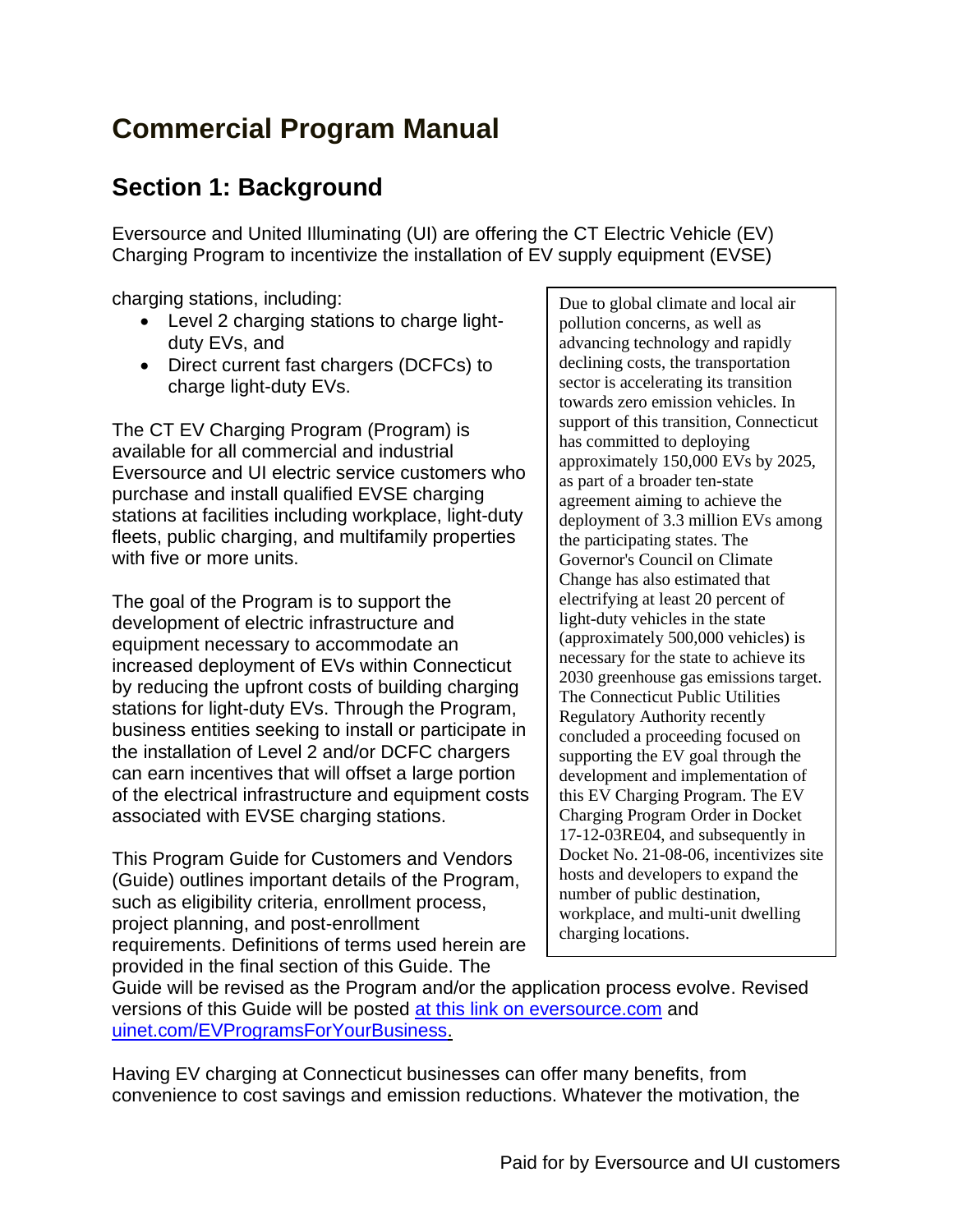Program team welcomes participation and looks forward to supporting Connecticut businesses.

### **Section 2: Program Overview and Customer Eligibility**

The Program is open to all Eversource and UI Commercial customers in Connecticut. Commercial customers (also referred to as non-residential or business customers) must be new or existing Eversource and UI customers who do not meet the Residential customer definition (i.e., single family homes or multifamily dwellings with four or fewer units on the property). The service address for the customer's electric account must be for a physical address located in Eversource or UI territory. A Commercial customer may also apply for new electric service at a location within Eversource's and UI's service territory in Connecticut, as long as the planned use of the property does not fall under the Residential customer definition. Project eligibility and procedures differ for Residential and Commercial customers; **this Guide is for Commercial customers**.

The charging stations must be installed at facilities including workplace, light-duty fleets, public charging, and multifamily properties with five or more units. The charging station will be owned, operated, and maintained by the Site Host (see Definitions). The Program includes incentives for EVSE charging stations and the electrical infrastructure from the distribution system to the charging station, known as "makeready infrastructure". The Program also allows the ability to install make-ready infrastructure in anticipation of additional EVSE charging stations being installed in the future. Three categories of equipment or infrastructure are eligible for incentives under the Program.

- **Utility-Side Make-Ready Infrastructure (New or Upgraded Service):** Utility electric infrastructure needed to connect and serve a new EVSE charging station. This may include traditional distribution infrastructure such as step-down transformers, overhead or underground service lines, and utility meters that will continue to be owned and operated by the utility.
- **Customer-Side Make-Ready Infrastructure (Existing Service):** EV equipment or infrastructure necessary to make a site ready to accept a new EV charger that is owned by the charging station Developer, Equipment Owner, or Site Host. Refer to Section 4 for eligible infrastructure costs.
- **EVSE Charging Station:** In addition to the make-ready infrastructure investment, the Program provides an incentive, via a rebate, to Site Hosts to partially offset the costs of purchasing a Level 2 or DCFC EVSE charging station.

To receive incentives through the Program, a project must satisfy the following criteria (see Program Process below for more details):

- **Approved Application:** Customer must apply to be accepted into the Program. Eversource or UI will review, evaluate, and, if appropriate, approve applications.
- **Eversource or UI Customer:** Eligible customers must be a Commercial electric customer of either Eversource or UI. Service address for customer's electric account must be a physical address located in utility territory. Customer eligibility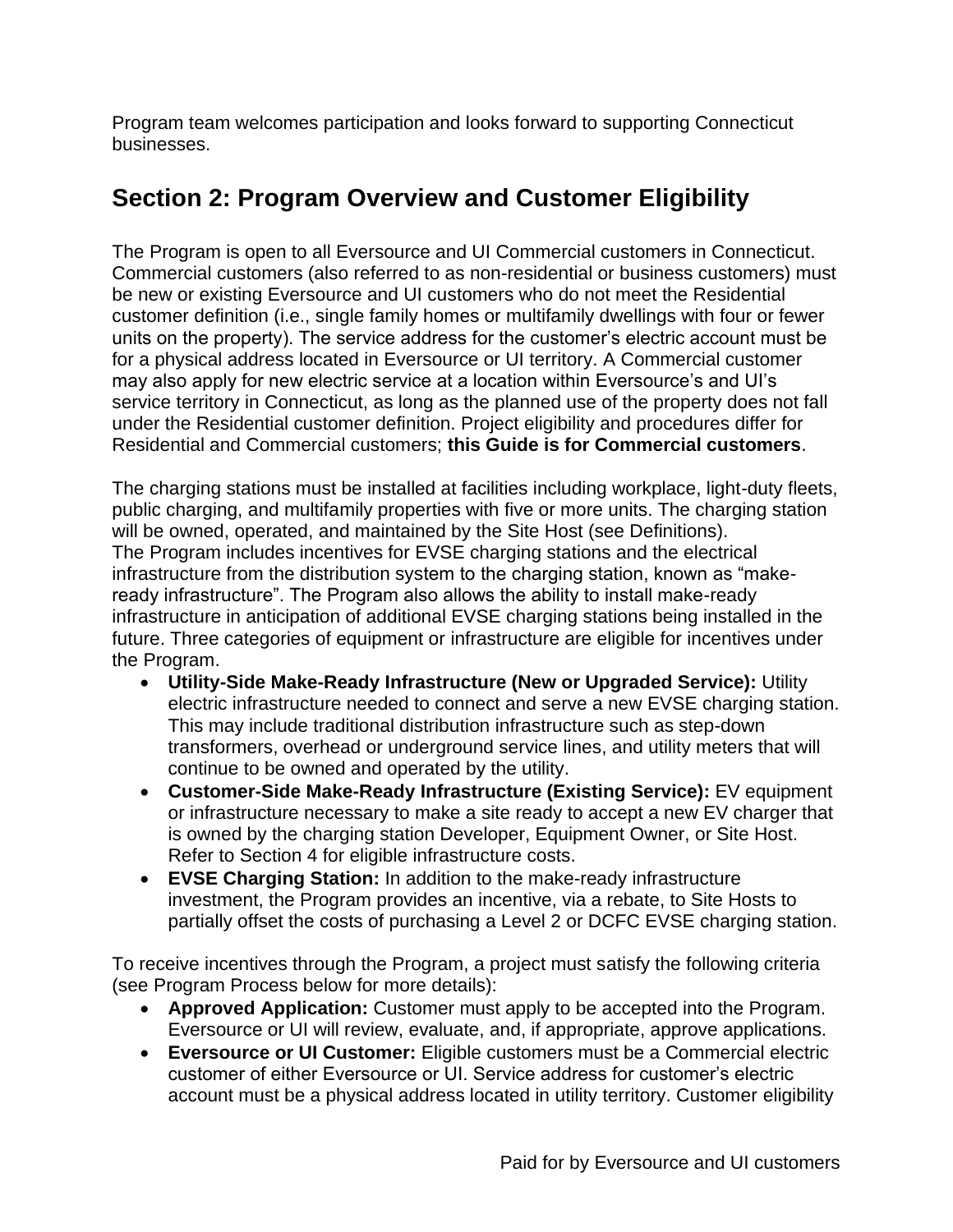will be confirmed during the application process based on the utility account number or eligible location for a new, non-residential service.

- **Site Hosts** must sign application attesting to the following:
	- o Ownership of the land for the EVSE installation;
	- o Possession of a site lease for 10 years or longer, or;
	- o Written consent from landowner for the EVSE installation.
- **Station Maturity:** Purchase of the EVSE and construction of the EV charging station must have commenced no sooner than January 1, 2022. Site Hosts must agree to operate and maintain EVSE's installed through this Program for a minimum of 5 years.
- **EVSE Charging Station:** Only new EV chargers listed in the Program's EV Charger Qualified Product List are eligible for incentives. For a complete list of qualifying EV chargers, check [this link for eversource.com](https://www.eversource.com/content/ct-c/business/save-money-energy/clean-energy-options/business-ev-charging) or [uinet.com/EVProgramsForYourBusiness.](https://www.uinet.com/wps/portal/uinet/smartenergy/electric_vehicles/evprogramsforbusiness/!ut/p/z1/vZPJbsIwEIafpQeOkZ0FEo4hCkubhC37JXKDkxiRBcdQ-vY1EpRKbUlVqfXNo5nf38z8BjEIQVyhI8kRI3WFdvwexYNEFm1zqhjQ0WZKHy7na9t5slwJWhII7iYMZBD_pB5-c3TYVe-DGMRpxRpWgOhAKsxQTpNbDz1YYLTBtAfbElGGK0zz1x7EO5wyStLkiAuS7nDLQ8eG1jlFZZvV9PnQcq22Pas3KdmAaKMgeZBhSejjVBQUDWbCMIV9IVOwMhQlVdmo4jk7MOxkYs1HupUYc8c1QxdEPejNHNPVJ6vE-UA2vZCtz2Tmhcy8kvnvZKa_uJCNazq6kgVdq4nvDzY403bsrksj4gzqTQH6M5Er2GNlOZpLmqWC4EjwC_CqmpbcTevfjXPpmSv-0r9NdgrBY5fv-MeQqG3YOW8IsUIgVVaD8JOteOhLW_Fyst3vY52bt64YPjEQ_oF7m9LzSk0uhRBu-3mpnYRJsLD0hzfBqwx3/dz/d5/L2dBISEvZ0FBIS9nQSEh/?WCM_GLOBAL_CONTEXT=%2FUINETAGR_Navigation%2FHeader%2FSmartEnergy%2FElectric_Vehicles%2FEVProgramsForBusiness)
- **Multifamily Locations: (Apartments, Condominium, Cooperatives):** Site must have a minimum of five residential units. Multifamily located EV charging stations participating in the commercial EV Charging Program cannot be assigned to an individual tenant or deeded parking spaces. Individual tenant or deeded parking spaces can participate in the residential EV Charging Program
- **Ports per Site:** EV charging stations must conform to per-site port requirements:
	- o Individual EV charging sites must have a minimum of two ports.
	- o Workplace Level 2 sites require a minimum of four ports.
- **DCFC Chargers:** DCFC charging stations can include both SAE J1772 Combined Connector System (CCS) and IEEE 2030.1.1 (CHAdeMO) charging ports. Having both port types is not a requirement. Simultaneous charging on both ports is not a requirement. However, a station capable of simultaneous charging on each port may qualify as two ports as long as each port charges at 50kW or greater.
- **Proprietary Plugs:** Proprietary plugs are eligible for Program incentives as long as any EVSEs installed with proprietary plugs are co-located with standardized plugs (i.e., CCS and/or CHAdeMO) and meet all other Program requirements. The incentives will not be applied to offset EVSE costs for proprietary plugs, although make-ready incentives can be applied to sites with co-located standardized and proprietary plugs.
- **Dedicated Parking:** Site Hosts must provide dedicated parking spaces for the number of charging ports installed.
- **Charger Data:** All customers who receive incentives must allow Eversource and UI access to charger data. Although the Program requires networked chargers to share data, any fees associated with software and monitoring costs will be the responsibility of the Site Host and are not a cost that the Program incentives are eligible for.
- **Electrical Work:** Electrical work must be completed by a qualified professional, in full compliance with laws and regulations.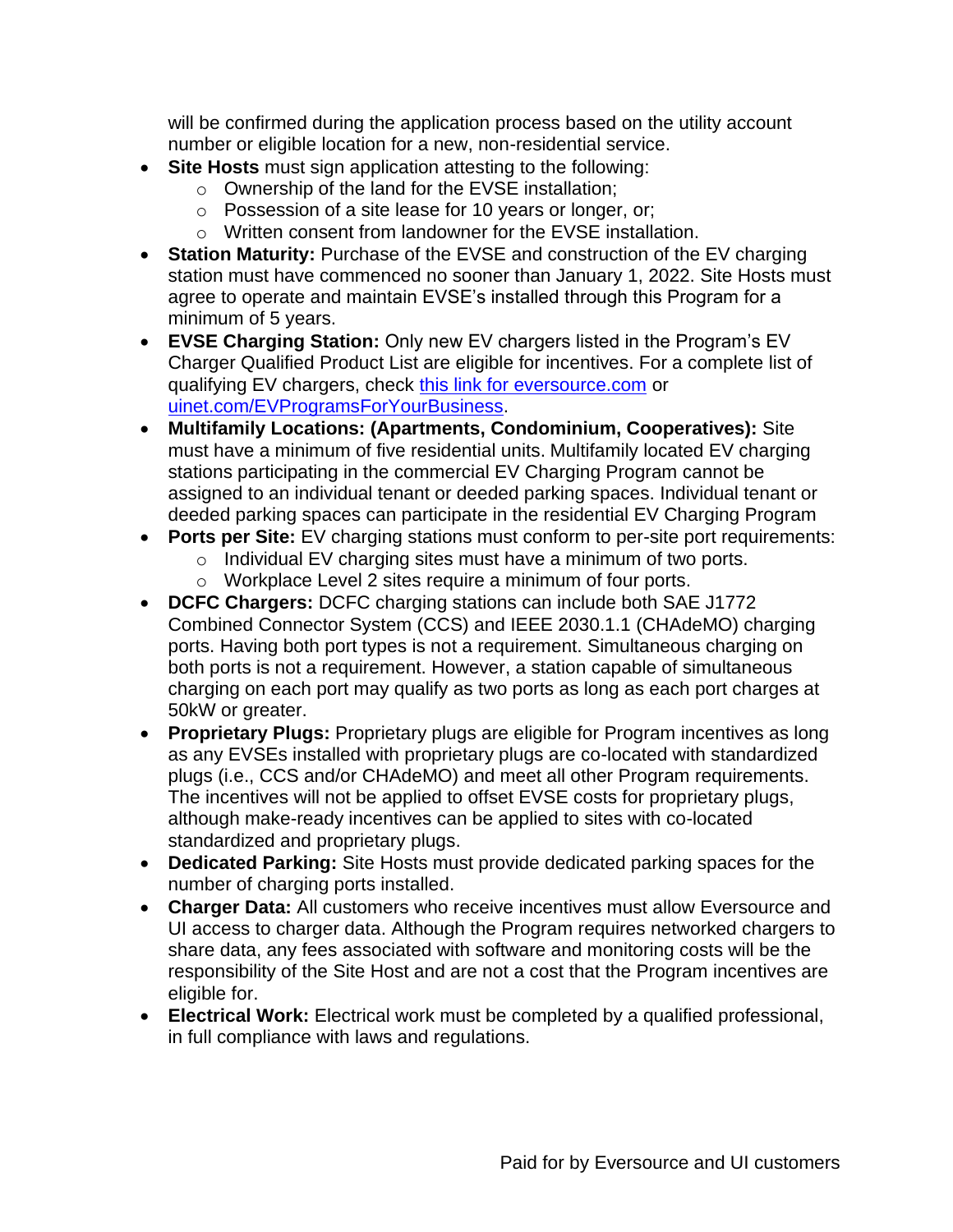Customers must also abide by the requirements and procedures discussed in this Guide as well as Program terms and conditions listed in the application to maintain eligibility.

### **Section 3: EVSE Charger Eligibility**

Only applications including eligible devices that are listed on the Program's EV Charger Qualified Products List will be accepted by the Program.

• **Qualified Product List:** For a complete list of qualifying EV chargers, check [this](https://www.eversource.com/content/ct-c/business/save-money-energy/clean-energy-options/business-ev-charging)  [link for eversource.com](https://www.eversource.com/content/ct-c/business/save-money-energy/clean-energy-options/business-ev-charging) or [uinet.com/EVProgramsForYourBusiness.](https://www.uinet.com/wps/portal/uinet/smartenergy/electric_vehicles/evprogramsforbusiness/!ut/p/z1/vZPJbsIwEIafpQeOkZ0FEo4hCkubhC37JXKDkxiRBcdQ-vY1EpRKbUlVqfXNo5nf38z8BjEIQVyhI8kRI3WFdvwexYNEFm1zqhjQ0WZKHy7na9t5slwJWhII7iYMZBD_pB5-c3TYVe-DGMRpxRpWgOhAKsxQTpNbDz1YYLTBtAfbElGGK0zz1x7EO5wyStLkiAuS7nDLQ8eG1jlFZZvV9PnQcq22Pas3KdmAaKMgeZBhSejjVBQUDWbCMIV9IVOwMhQlVdmo4jk7MOxkYs1HupUYc8c1QxdEPejNHNPVJ6vE-UA2vZCtz2Tmhcy8kvnvZKa_uJCNazq6kgVdq4nvDzY403bsrksj4gzqTQH6M5Er2GNlOZpLmqWC4EjwC_CqmpbcTevfjXPpmSv-0r9NdgrBY5fv-MeQqG3YOW8IsUIgVVaD8JOteOhLW_Fyst3vY52bt64YPjEQ_oF7m9LzSk0uhRBu-3mpnYRJsLD0hzfBqwx3/dz/d5/L2dBISEvZ0FBIS9nQSEh/?WCM_GLOBAL_CONTEXT=%2FUINETAGR_Navigation%2FHeader%2FSmartEnergy%2FElectric_Vehicles%2FEVProgramsForBusiness)

Eligible devices are selected via a request for qualifications (RFQ) that is opened periodically. Vendors who wish to qualify devices for the Program should register their interest by sending an email to [CTEVCharging@eversource.com](mailto:CTEVCharging@eversource.com) with the subject line "EV Charging Vendor Qualification" and firms will be notified of the next qualification cycle. Evaluation of the vendor and device capabilities include, but are not limited to:

- Product safety
- Suitability for environmental conditions
- Network communications
- Data collection and reporting

Vendors with qualifying devices must accept the Program vendor agreement before those devices will be added to the Qualified Product List.

The vendors will differ on charger models, software, costs, and manufacturer details. Eversource and UI do not offer preferences or recommendations for any of the approved Program vendors, and customers are responsible for determining the suitability of these products and services.

### **Section 4: Incentive Amounts**

Incentives will be either 50% of eligible EVSE charger costs plus 100% eligible makeready installation costs or the Per Site Maximum Rebate, whichever is less (see Table 1 below). Incentives rates are subject to change at Eversource's and UI's sole discretion, except where incentive rates have been committed in an incentive reservation (see Incentive Reservation section below). Maximum rebates for EV charger installation vary by customer type, location, and equipment installed. For projects in Underserved Communities, the maximum incentive levels are increased.

| <b>Customer</b><br><b>Type</b> | <b>EV Charger</b><br>Type | <b>Per-Site</b><br><b>Maximum</b><br><b>Rebate</b> | <b>Property Type</b> | <b>Port Requirements</b>         |  |
|--------------------------------|---------------------------|----------------------------------------------------|----------------------|----------------------------------|--|
| <b>Baseline</b>                | Level 2                   | \$20,000                                           | Multifamily          | Must install at least 2<br>ports |  |

### **Table 1. Commercial Incentives**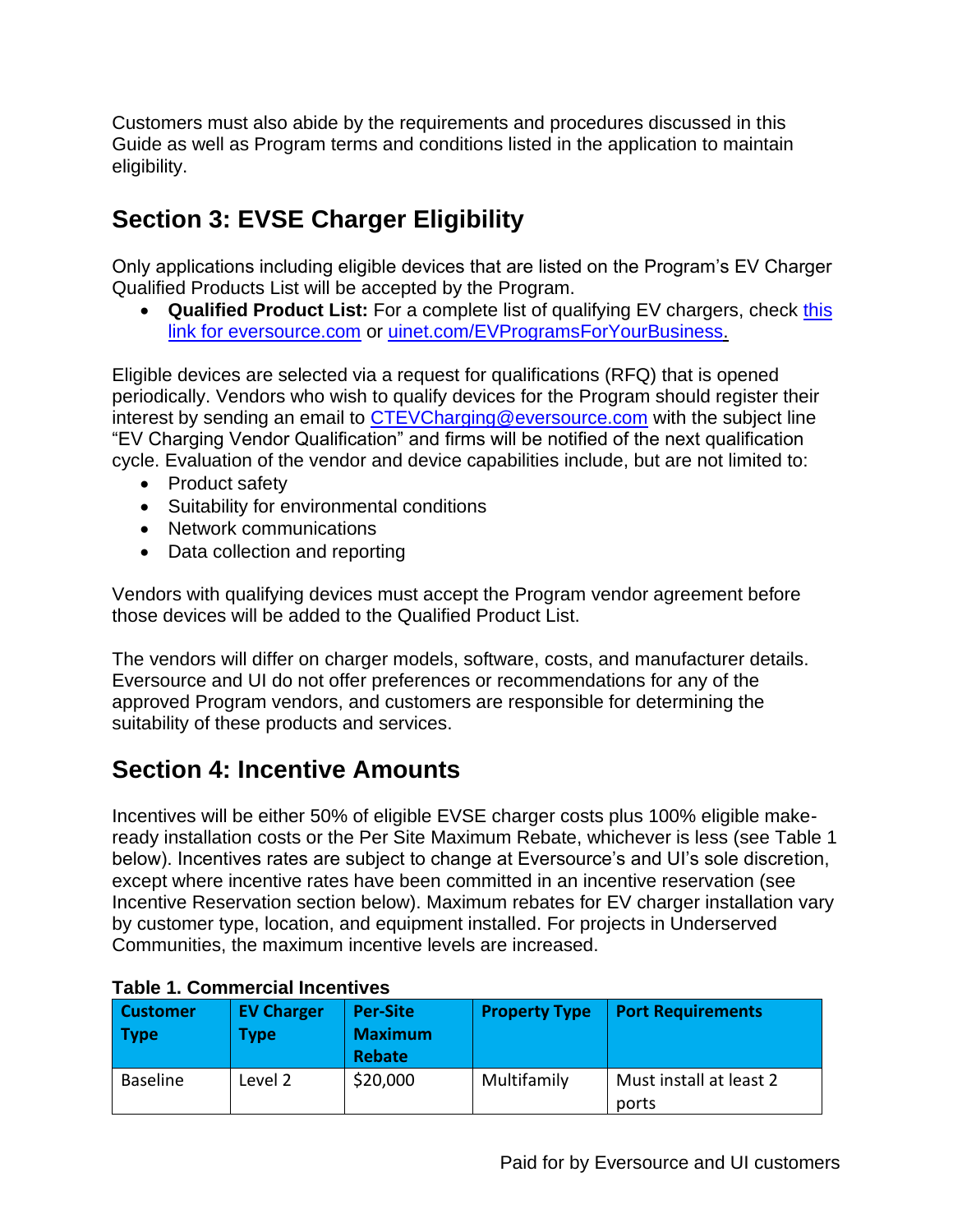| <b>Customer</b><br><b>Type</b> | <b>EV Charger</b><br>Type | <b>Per-Site</b><br><b>Maximum</b><br><b>Rebate</b> | <b>Property Type</b> | <b>Port Requirements</b>         |
|--------------------------------|---------------------------|----------------------------------------------------|----------------------|----------------------------------|
|                                |                           |                                                    | Public               | Must install at least 2<br>ports |
|                                |                           |                                                    | Workplace            | Must install at least 4<br>ports |
|                                | <b>DCFC</b>               | \$150,000                                          | Any                  | Must install at least 2<br>ports |
| Underserved                    | Level 2                   | \$40,000                                           | Multifamily          | Must install at least 2<br>ports |
|                                |                           |                                                    | Public               | Must install at least 2<br>ports |
|                                |                           |                                                    | Workplace            | Must install at least 4<br>ports |
|                                | <b>DCFC</b>               | \$250,000                                          | Any                  | Must install at least 2<br>ports |

To receive the incentive, customers must submit itemized project-cost documentation to substantiate project costs. Each of the following will be considered as eligible costs when evaluating this project cost cap:

- **EVSE Charging Station:** The total purchase price of the equipment, mounting hardware, charging cable, and cable management device, plus sales tax, shipping, and handling.
- **Make-Ready Infrastructure:**
	- o Design and engineering services,
	- o Permitting fees,
	- o Contribution in aid of construction paid to Eversource or UI for new or upgraded electrical service,
	- o Labor, material, and equipment costs to construct the site electrical system, and
	- o Trenching, backfill, restoration and concrete work necessary for the electrical system or EVSE installation.

Ancillary equipment associated with EVSE installation, such as bollards, stripping, and/or signage, is not eligible for incentives. In addition, co-located distributed generation or energy-storage material do not qualify for incentives.

### **Section 5: Program Process**

The following figure summarizes the key steps for a Commercial customer to participate in the Program. Each step is described below.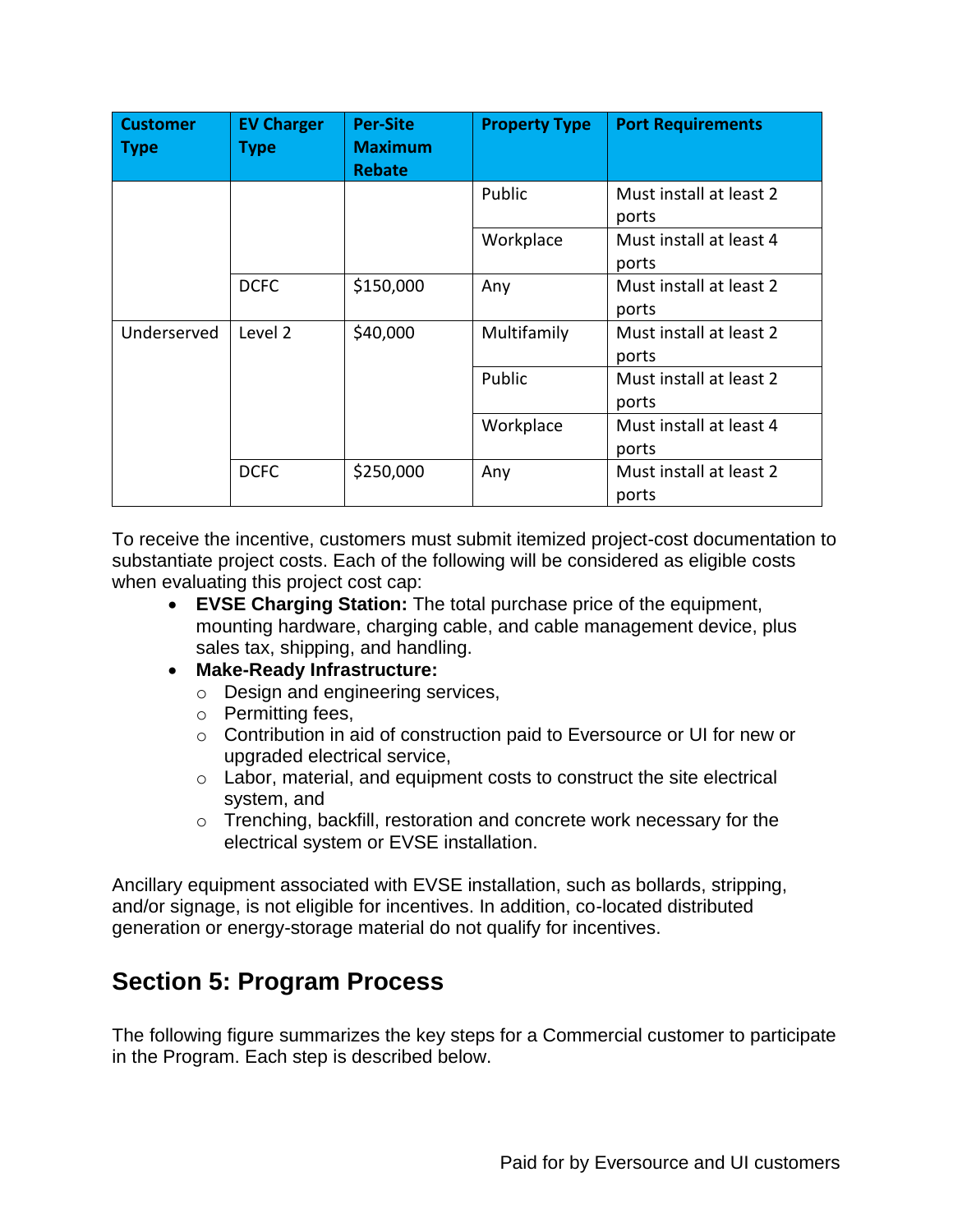

### **Project Planning**

Customers are responsible for defining an eligible project scope that is appropriate for their site and vehicles. The Program does not offer any customer-side site design assistance. Eversource and UI do provide utility service interconnection design. Customers should carefully review the sections in this Guide on customer eligibility, incentives, and device eligibility when defining the project. EVSE vendors identified within this Program may also be a useful source of information when planning the project.

Hosting capacity maps may help to encourage EVSE deployment in underutilized circuits. The state encourages all EVSE vendors and other potential Site Hosts to utilize the hosting capacity maps as an integral tool. Capacity maps can be found for [Eversource here](https://eversource.maps.arcgis.com/apps/webappviewer/index.html?id=6853bd7a3f714868bda7fee7c24d8c59) and [UI here.](https://www.arcgis.com/apps/webappviewer/index.html?id=b5fe4d1060b14b14893a880ddb1e10c8)

When planning for any futureproofing (i.e., site design to allow for future charging infrastructure expansion), customers should consider what futureproofing is prudent given the eligible per-site incentive cap. Any futureproofing costs will be included in the determination of total project incentives. Eversource or UI will consult with the customer and evaluate futureproofing requests to determine the feasibility and appropriateness of the plans and eligibility for incentives. Futureproofing costs may include: oversized or additional conduit; oversized panels; additional conduit; trenching; connection points to additional parking spaces; service for the station; and/or larger or additional transformers and pads.

### **Program Application**

A Program application should be submitted when a customer has completed planning and before any equipment purchase or installation. Customers who purchase equipment or installation services before submitting the Program application will not be eligible for installation incentives.

If a project is determined that a new or upgraded electrical service from Eversource or UI is necessary, it is highly recommended to submit the new/upgraded service request to the respective utility company before submitting your program application. This will allow you to determine full scope of work and any costs associated with running new/upgraded service.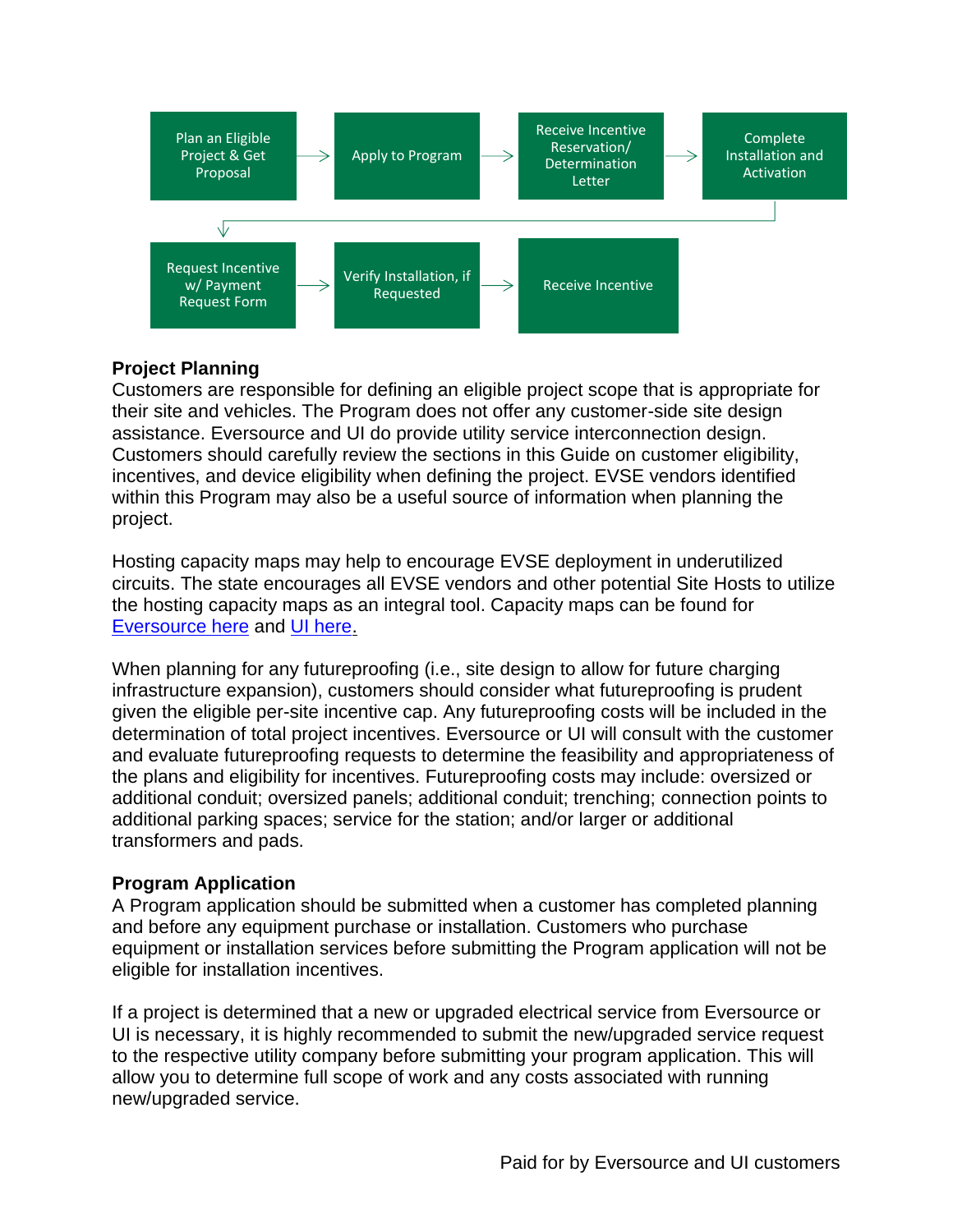Below are links to each of the utilities new service information: Eversource:

<https://www.eversource.com/wam/ServiceRequest/CreateElectricServiceRequest> UI:

[https://www.uinet.com/wps/portal/uinet/account/moving/account\\_install\\_upgrade\\_servic](https://www.uinet.com/wps/portal/uinet/account/moving/account_install_upgrade_service) [e](https://www.uinet.com/wps/portal/uinet/account/moving/account_install_upgrade_service)

For Eversource, the application can be found at [this page on eversource.com.](https://www.eversource.com/content/ct-c/business/save-money-energy/clean-energy-options/business-ev-charging) Applications should be submitted as a PDF to: [EversourceEVApplications@clearesult.com.](mailto:EversourceEVApplications@clearesult.com)

For UI, the application can be found at: [uinet.com/EVProgramsForYourBusiness.](https://www.uinet.com/wps/portal/uinet/smartenergy/electric_vehicles/evprogramsforbusiness/!ut/p/z1/vZPJbsIwEIafpQeOkZ0FEo4hCkubhC37JXKDkxiRBcdQ-vY1EpRKbUlVqfXNo5nf38z8BjEIQVyhI8kRI3WFdvwexYNEFm1zqhjQ0WZKHy7na9t5slwJWhII7iYMZBD_pB5-c3TYVe-DGMRpxRpWgOhAKsxQTpNbDz1YYLTBtAfbElGGK0zz1x7EO5wyStLkiAuS7nDLQ8eG1jlFZZvV9PnQcq22Pas3KdmAaKMgeZBhSejjVBQUDWbCMIV9IVOwMhQlVdmo4jk7MOxkYs1HupUYc8c1QxdEPejNHNPVJ6vE-UA2vZCtz2Tmhcy8kvnvZKa_uJCNazq6kgVdq4nvDzY403bsrksj4gzqTQH6M5Er2GNlOZpLmqWC4EjwC_CqmpbcTevfjXPpmSv-0r9NdgrBY5fv-MeQqG3YOW8IsUIgVVaD8JOteOhLW_Fyst3vY52bt64YPjEQ_oF7m9LzSk0uhRBu-3mpnYRJsLD0hzfBqwx3/dz/d5/L2dBISEvZ0FBIS9nQSEh/?WCM_GLOBAL_CONTEXT=%2FUINETAGR_Navigation%2FHeader%2FSmartEnergy%2FElectric_Vehicles%2FEVProgramsForBusiness) Applications should be submitted as a PDF to: [UIEVApplications@clearesult.com.](mailto:UIEVApplications@clearesult.com)

Customers should carefully review the instructions on the form, complete all required inputs, and attach all required documentation when submitting to avoid processing delays. The following supporting documentation will be required:

- Contractor proposal (including EVSE charging station and make-ready infrastructure cost)
- Site plan showing proposed circuits including but not limited to:
	- o Conduit path
	- $\circ$  Wire size
	- o Wall/floor penetrations
	- o Disconnecting means
	- o Location of charging stations
	- o Any future proofing measures

Errors or omissions in customers' application may lead to delay or cancellation of the application. Upon identifying any such issues, the Program team will attempt to contact the customer using the information supplied in the application. If Eversource or UI are unable to reach the customer or the customer does not respond with the information needed to correct the application within 10 business days, the application will be cancelled.

### **Incentive Reservation**

Upon approval of an application, the Program team will issue the customer an email notification indicating the approval, the reserved incentive amount, a reservation number, and an incentive payment request form to be submitted after installation and activation. The Program Team typically provides an incentive reservation letter to customers within 15 business days of receipt of an application in good order. The incentive reservation is valid for 1 year from the date of the incentive reservation letter.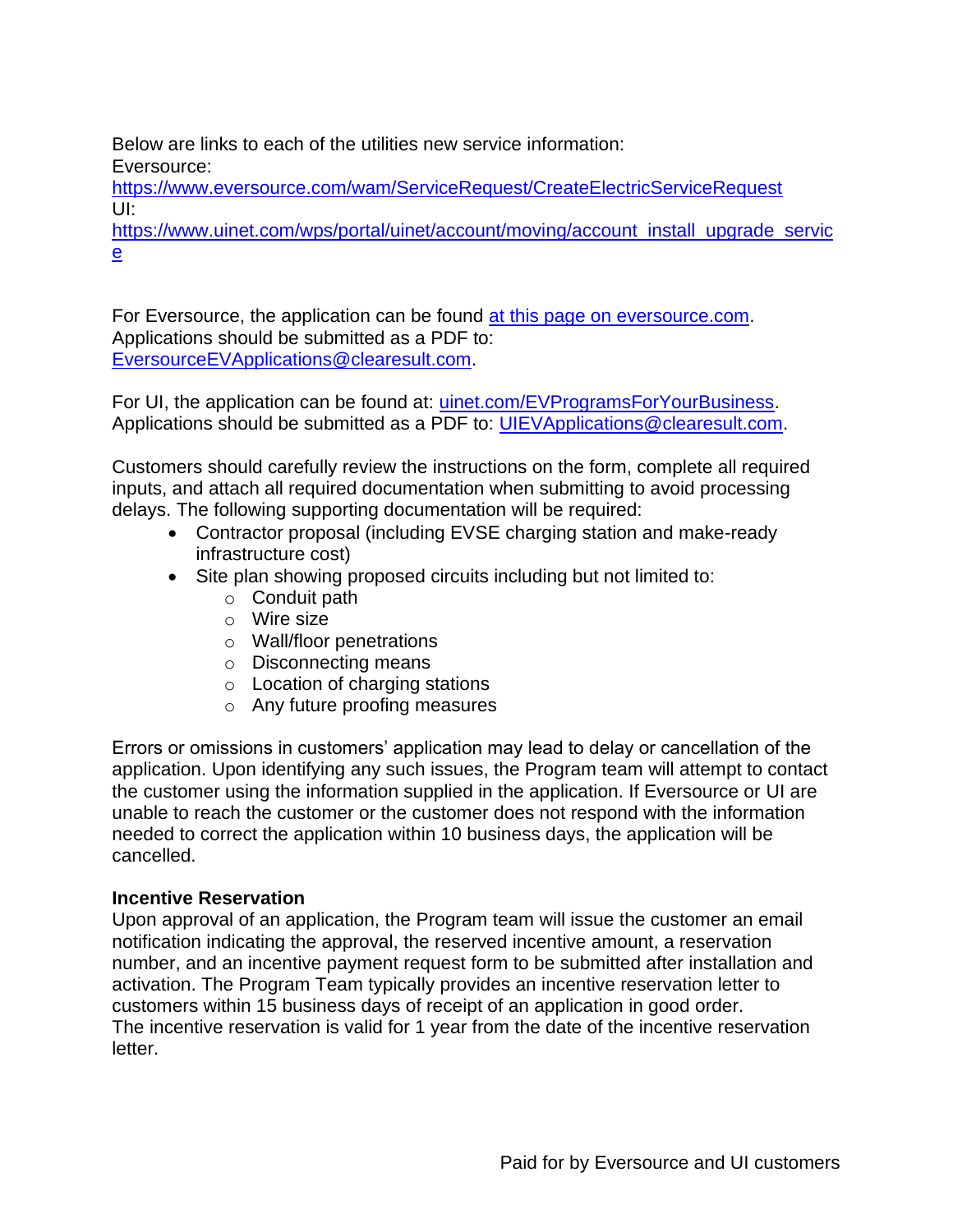#### **Installation and Activation**

Customers, with their chosen vendor(s) and contractor(s), are responsible for completing installation of the project within the incentive reservation period and in a manner consistent with the application's approved project scope. Eversource or UI's Program team can provide support; however, it is the customer's responsibility to initiate any required new electric service or electric service upgrades. Electrical work must be completed by a qualified professional, in full compliance with local laws and regulations.

#### **Incentive Payment Request**

Upon completion of installation and activation, customers must submit final project documentation with their completed payment request form. Customers should carefully review the instructions on the form, complete all required inputs, and attach all required documentation to avoid processing delays. Please refer to application "Post Application Checklist" for complete list of documentation.

#### **Installation Verification**

Projects may be selected for installation verification which is a post inspection of the final installed scope of work. If the project is selected for installation verification, the Program team will contact the customer to schedule the time. An inspector will visit the customer site to confirm project details and complete visual inspection. These brief visits are used to ensure and help maintain the overall quality and integrity of the Program. If the inspector identifies any material differences in the installed scope from what the Program has approved, two scenarios can occur. Either the customers will be required to make corrections before the incentive payment is released or the incentive amount will be revised based on changes in the final scope of work

#### **Installation Incentive**

The installation incentive is the financial incentive that a qualified customer receives for installing and activating eligible EV chargers in the Program. The installation incentive is paid by check to the account holder associated with the application unless the customer designates an alternate payee when submitting the Program application. Payment for complete and accurate applications are typically issued within 10-20 business days. Payments are sent via US Postal Service, which requires several more days for delivery. Customers may check the status of their payment on their dashboard in the online application portal.

#### **Extensions**

The Program acknowledges that circumstances beyond the customer's control may sometimes delay projects and in such cases, exceptions may be made to the Program's required timeframes. Extension requests will be reviewed, but there is no guarantee that an extension will be granted. Customers should submit extension requests to [EversourceEVApplications@clearesult.com](mailto:EversourceEVApplications@clearesult.com) for Eversource or to [UIEVApplications@clearesult.com](mailto:UIEVApplications@clearesult.com) for UI. Be sure to include the subject "Extension Request", the number of days' extension requested, and a summary of the reason the extension is needed. Customers will receive an email response confirming if reservation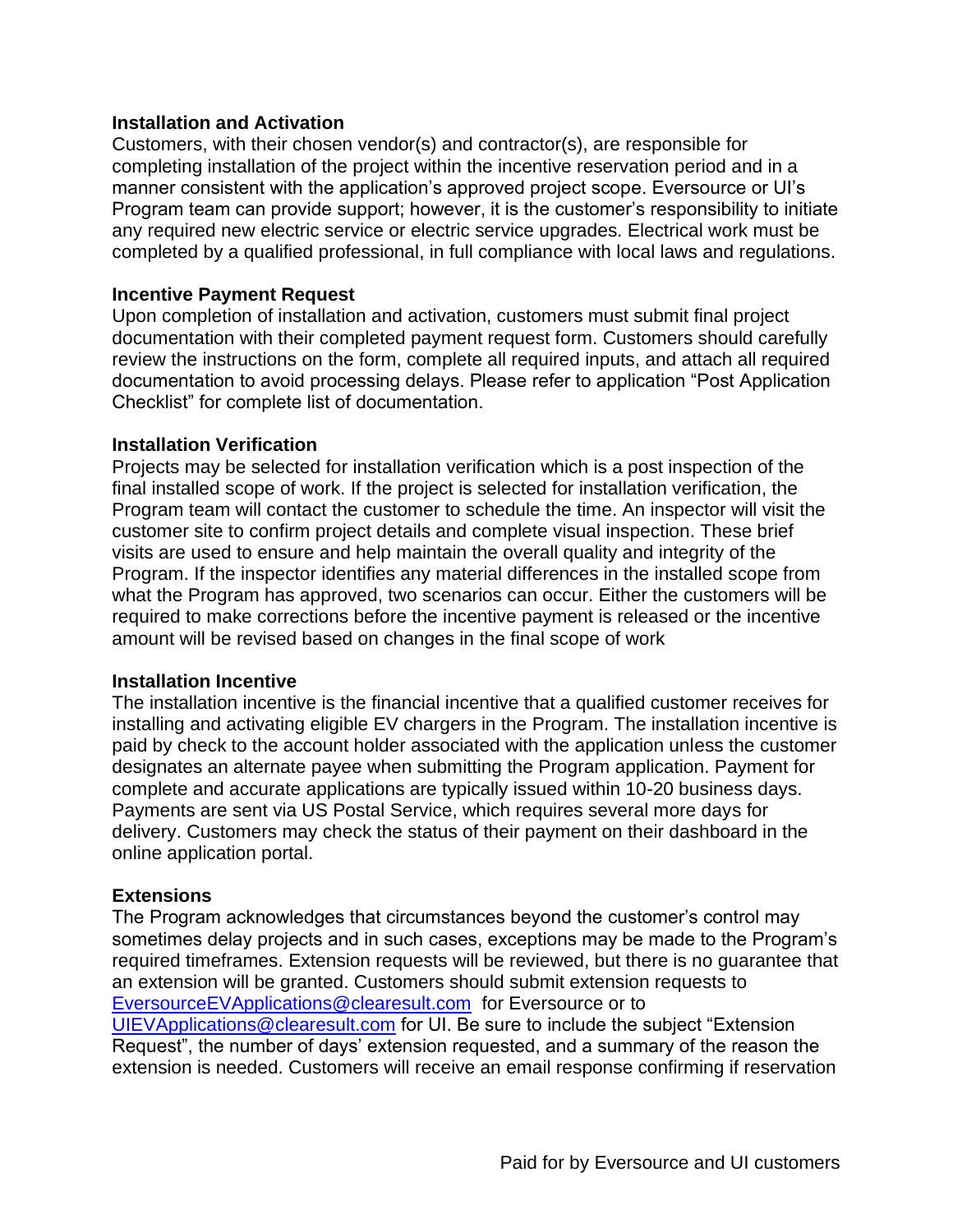extension has been granted. This should be completed at least 14 days prior to a deadline.

### **IRS 1099 Reporting**

Program rebates are taxable to the entity that receives the benefits of the Program, which is the customer. If the customer releases the rebate to the contractor, the contractor must show a reduction in the invoice. Rebates greater than \$600 (including annual cumulative incentives for different projects) will be reported to the IRS unless proof of tax-exempt status is provided.

### **Limited Funding**

Incentives under the Program are available on a first-come, first-served basis until allocated funds are depleted and only for measures performed during the term of the Program. The Program may be modified or terminated without notice.

#### **Program Help Desk**

Customers can contact Program staff for questions using the contact information below. Please allow two businesses days for a response to your email or voicemail.

#### **Eversource**

Phone: (888) 978-1440 Hours of availability: 8:30am – 5:00pm, Monday – Friday excluding holidays. Email: [EversourceEVSupport@clearesult.com](mailto:EversourceEVSupport@clearesult.com)

#### **UI**

Phone: (888) 978-1440 Hours of availability: 8:30am – 5:00pm, Monday – Friday excluding holidays. Email: [UIEVSupport@clearesult.com.](mailto:UIEVSupport@clearesult.com)

### **Section 6: Definitions**

The following definitions apply to this Program:

- **Site:** Prewiring of electrical infrastructure at a set of parking spaces to facilitate cost-efficient installation of a bank of EVSE, either Level 2 or DCFC, on a property within Eversource's or UI's electric service territory owned or controlled by the Site Host. A site may include a service panel, junction boxes, conduit, wiring and other components necessary to make a particular location able to accommodate a bank of EVSE. The maximum incentives shall apply to each site. A Site Host may have more than one site at a single property to the extent that each site meets the specific electrical infrastructure criteria as defined.
- **Public Site:** A site where the general public is permitted by the owner and operator to access and use the EV charger 24 hours per day, 365 days per year.
- **Port:** A J1772, CCS, or CHAdeMO connector that can provide power to charge a connected EV regardless of whether other ports at the same site are simultaneously in use.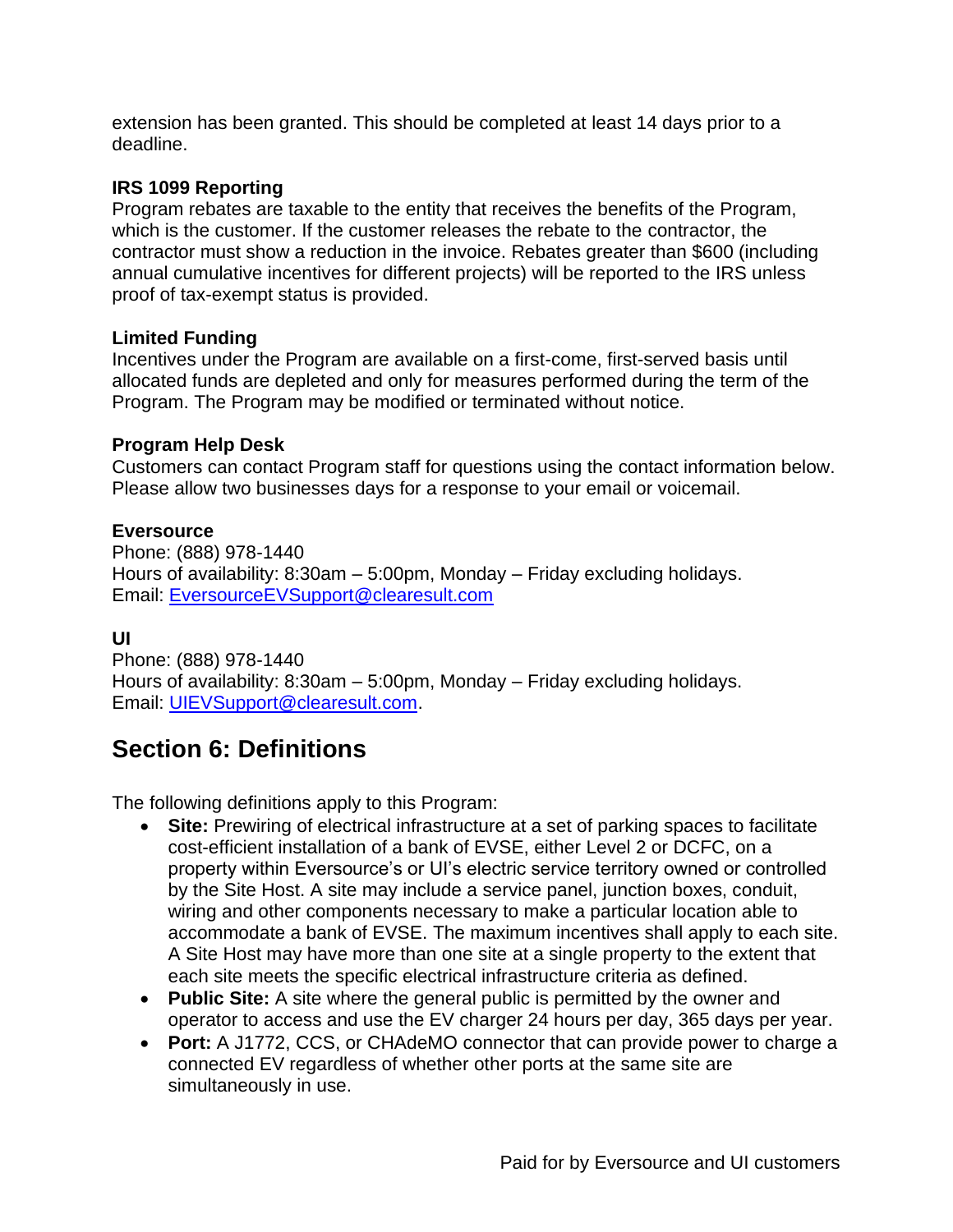- **Electric Vehicle Supply Equipment (EVSE):** Level 2 or DCFC charger. Level 2 requires 208/240-Volt input with J1772 connection. DCFC requires 208 or 480 volt, 3-phase input, with CCS and/or CHAdeMO connections. EVSE includes the charger, EV charge cords and plugs, and charge stands.
- **EV Commercial Infrastructure Program:** A Program that provides incentives for the installation of electric infrastructure and EVSE to support the deployment of Level 2 and DCFC light-duty EV chargers for multifamily properties, public destination locations, workplace, and light-duty fleets in Connecticut.
- **Site Host:** The fee owner or long-term (10 years or longer remaining term) lessee of the Site.
- **Developer:** An entity responsible for designing, constructing, and commissioning an EV charger site installation. This entity may also be responsible for owning, managing, and operating the chargers.
- **Equipment Owner:** The entity that purchases and owns the EV charging equipment once it is installed.
- **Customer:** An entity taking service from the utility.
- **Underserved Communities:** A location that meets one or more of the following criteria:
	- o Within a United States census block group, as determined in accordance with the most recent United States census, for which thirty percent or more of the population consists of low-income persons who are not institutionalized and have an income below two hundred percent of the federal poverty level.
	- o Includes "distressed municipalities," "environmental justice communities," and "public housing authorities" as defined in the Connecticut General Statutes.
	- o Within a distressed municipality included on the list published by the Department of Economic and Community Development at [https://portal.ct.gov/DEEP/Environmental-Justice/Environmental-Justice-](https://portal.ct.gov/DEEP/Environmental-Justice/Environmental-Justice-Communities#Map)[Communities#Map.](https://portal.ct.gov/DEEP/Environmental-Justice/Environmental-Justice-Communities#Map)
	- $\circ$  A multifamily property under the jurisdiction of the public housing authorities.
	- $\circ$  UI customers: Please refer to [capacity map here](https://www.arcgis.com/apps/webappviewer/index.html?id=b5fe4d1060b14b14893a880ddb1e10c8) to determine if your location is in an underserved community.
	- o Eversource customers: Please refer to [capacity map here](https://eversource.maps.arcgis.com/apps/webappviewer/index.html?id=6853bd7a3f714868bda7fee7c24d8c59) to determine if your location is in an underserved community.
- **Baseline:** All locations that do not meet the definition of "Underserved".
- **Futureproofing:** Make-ready infrastructure upgrades included in site design that would allow for future charging infrastructure upgrades. Futureproofing costs could include the following: oversized or additional conduit; oversized panels; additional conduit, trenching, connection points to additional parking spaces; service for the station; and larger or additional transformers and pads. Futureproofing detail provided by applicant is for informational purposes only. It will inform the Program of potential future incentives that may be considered for the applicant's future expansion plans.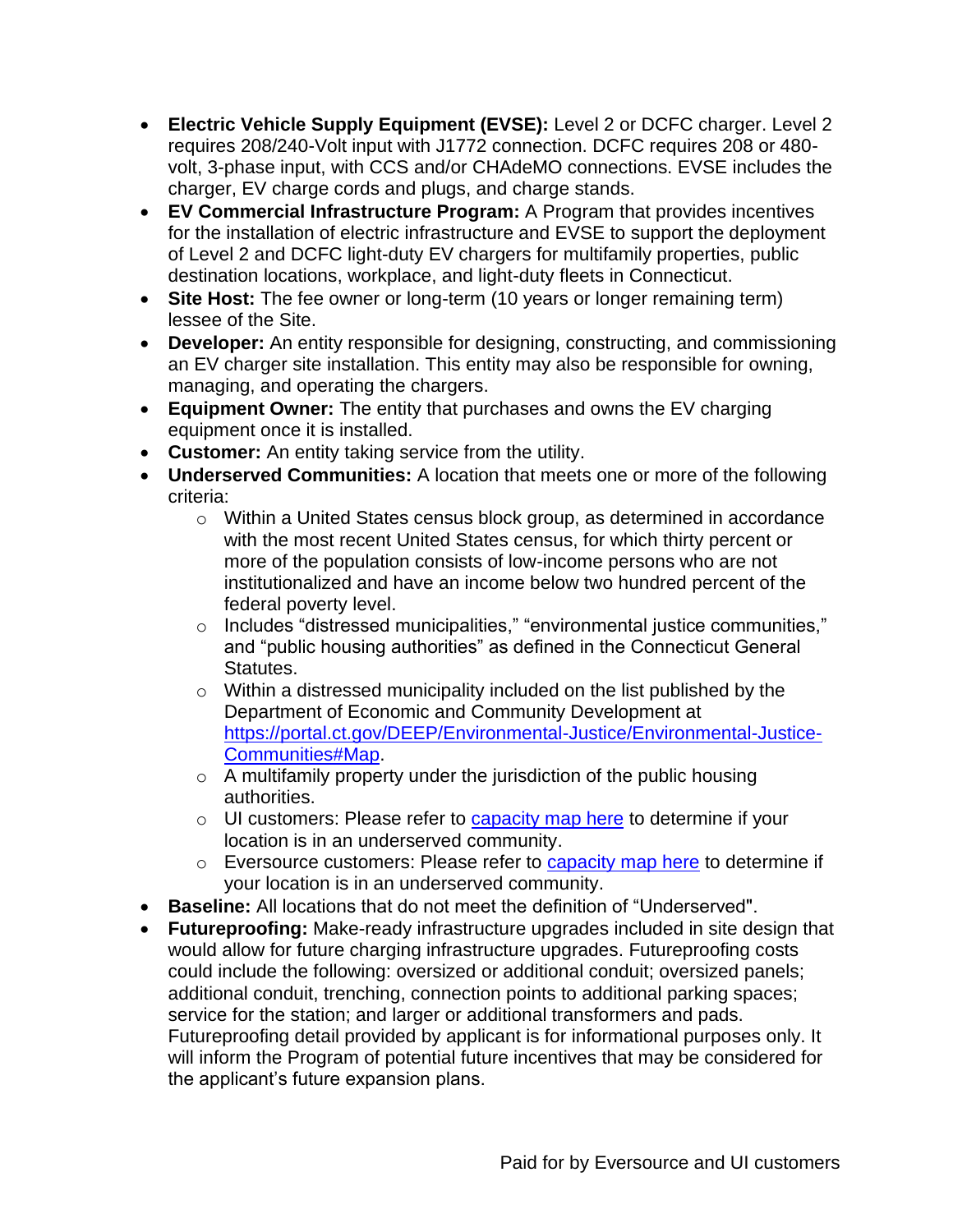• **Light Duty:** Cars and trucks with maximum Gross Vehicle Weight Rating  $(GVWR) < 8,500$  lbs.

### **Section 7: Commercial EV Charging FAQs**

### **What is "Make-Ready" Infrastructure?**

"Make-Ready" infrastructure includes the electrical infrastructure that supports an EV charging station. This includes service connection upgrades between the local substation and transformer and electric vehicle (EV) supply infrastructure between the meter and service panel. The Program's rebate helps reduce some of the upfront costs to making the site ready for charging station installation, and in some cases covers up to 100% of the cost.

### **What are the incentives and rebates available through this program?**

Please refer to the [this page on eversource.com](https://www.eversource.com/content/ct-c/business/save-money-energy/clean-energy-options/business-ev-charging) for Eversource or [uinet.com/EVProgramsForYourBusiness](https://www.uinet.com/wps/portal/uinet/smartenergy/electric_vehicles/evprogramsforbusiness/!ut/p/z1/vZPJbsIwEIafpQeOkZ0FEo4hCkubhC37JXKDkxiRBcdQ-vY1EpRKbUlVqfXNo5nf38z8BjEIQVyhI8kRI3WFdvwexYNEFm1zqhjQ0WZKHy7na9t5slwJWhII7iYMZBD_pB5-c3TYVe-DGMRpxRpWgOhAKsxQTpNbDz1YYLTBtAfbElGGK0zz1x7EO5wyStLkiAuS7nDLQ8eG1jlFZZvV9PnQcq22Pas3KdmAaKMgeZBhSejjVBQUDWbCMIV9IVOwMhQlVdmo4jk7MOxkYs1HupUYc8c1QxdEPejNHNPVJ6vE-UA2vZCtz2Tmhcy8kvnvZKa_uJCNazq6kgVdq4nvDzY403bsrksj4gzqTQH6M5Er2GNlOZpLmqWC4EjwC_CqmpbcTevfjXPpmSv-0r9NdgrBY5fv-MeQqG3YOW8IsUIgVVaD8JOteOhLW_Fyst3vY52bt64YPjEQ_oF7m9LzSk0uhRBu-3mpnYRJsLD0hzfBqwx3/dz/d5/L2dBISEvZ0FBIS9nQSEh/?WCM_GLOBAL_CONTEXT=%2FUINETAGR_Navigation%2FHeader%2FSmartEnergy%2FElectric_Vehicles%2FEVProgramsForBusiness) for UI to view available incentives.

Note: the amount of incentive dollars available per solution does not imply one setup is inherently better than another. Depending on the particulars of your EV and technology setup, the cheapest and best option might receive the fewest incentive dollars. Please see the Program Participant Guide to understand which of the possible eligible technologies is best for you.

### **Can I use these incentives for my existing charging stations?**

Existing equipment is not eligible for these incentives. Existing charger owners might be eligible to participate in the Managed Charging program which offers incentives for enrollment and ongoing participation in Managed Charging if they choose. Please see our Commercial Participation Program Guide for more information.

### **How do I qualify for the "Make-Ready" program?**

You must be a non-residential customer or be the owner/manager of a multi-unit dwelling (MUD) in Eversource or UI territory. Customers who lease the property where EV chargers will be installed can still participate in the program, however, the landowner will be required to execute a land rights document (easement). Program includes EV charging incentives for public parking areas, retail and mall parking, workplaces and fleets, colleges and universities, government properties, and MUDs.

### **Who is eligible to participate in this program?**

Commercial and industrial or multifamily property owners/managers who are electric customers of Eversource or UI are eligible. Qualifying equipment must be installed and activated to qualify for the incentives available through this program. Customers who lease the property where the EV chargers will be installed can still participate in the program, however, the landowner must sign application acknowledging their approval.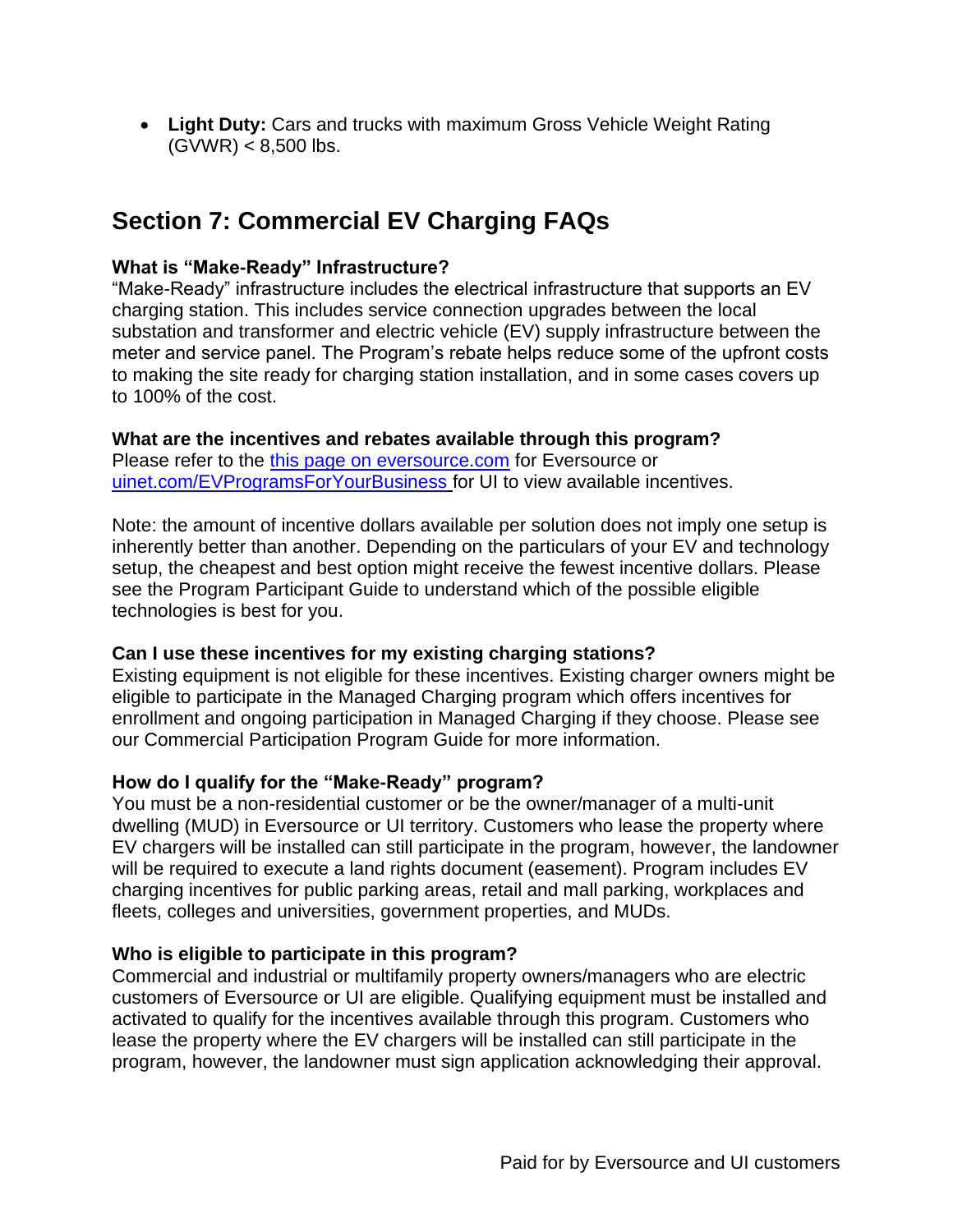### **What work will Eversource and UI manage?**

If you require a new service for your project, Eversource and UI will manage the new utility service and make the final connection to your service point after it has been inspected by the Authority Having Jurisdiction (AHJ). Eversource and UI will provide rebates for eligible infrastructure (up to specified cap, see the Make-Ready Program Guide for details) that will connect to your chargers. This includes, but is not limited to trenching, a transformer, dedicated service meter, panel(s) if deemed necessary, and all conduits and necessary wiring to support the approved number of charging stations. Eversource and UI will also provide rebates for up to 50% of electric vehicle supply equipment (EVSE) costs (up to specified cap, see the Make-Ready Program Guide for details).

### **What costs am I responsible for?**

You are responsible for the cost of purchasing and installing the charging station(s) over and above the specified cap for eligible rebates. You own the charger and are responsible for maintaining and servicing the charger for a minimum of five years.

### **Are there any additional requirements for participating in program?**

Yes. All chargers will be required to be networked to gather usage data. This will require an ongoing networking fee, determined by the vendor you select, that would be paid by you. In some cases (i.e. Fleets and MUDs) there is a requirement to participate in a Managed Charging Program like Demand Response or other custom program. Please see our Make-Ready Program Guide for more information.

### **Can I charge drivers to recoup costs of charging station operations?**

Yes, your organization can bill drivers for charging station services subject to any applicable laws or regulations. Business and property owners have the final say on how their EV charging equipment is utilized. Before selecting a charging vendor for your project, see their supported billing methodologies to ensure your intended billing strategy is possible on their platform.

### **What type of charging stations are right for me/my property?**

This will depend on how long your customers will be parked at your location. There are two types of chargers included in this program, Level II and Direct Current Fast Chargers (DCFC). Level II requires 240-volt power and is ideal for workplaces, destination, and multi-unit developments or anywhere in which the user will be at the location for at least an hour in duration. DCFC requires 480-volt power and charges for 30 minutes or less than 1 hour. DCFC is ideal for highway, near-highway, dense urban locations, as well as for Workplace/Fleets where vehicle volume will be high and frequent.

### **Where do I purchase my charging station?**

Customers must install approved charging stations to be eligible for incentives. Qualified charging station vendors can be found on the Business section of our website at [eversource.com](https://www.eversource.com/content/ct-c/business/save-money-energy/clean-energy-options/business-ev-charging) or [uinet.com/ProgramsForYourBuiness](https://www.uinet.com/wps/portal/uinet/smartenergy/electric_vehicles/evprogramsforbusiness/!ut/p/z1/vZPJbsIwEIafpQeOkZ0FEo4hCkubhC37JXKDkxiRBcdQ-vY1EpRKbUlVqfXNo5nf38z8BjEIQVyhI8kRI3WFdvwexYNEFm1zqhjQ0WZKHy7na9t5slwJWhII7iYMZBD_pB5-c3TYVe-DGMRpxRpWgOhAKsxQTpNbDz1YYLTBtAfbElGGK0zz1x7EO5wyStLkiAuS7nDLQ8eG1jlFZZvV9PnQcq22Pas3KdmAaKMgeZBhSejjVBQUDWbCMIV9IVOwMhQlVdmo4jk7MOxkYs1HupUYc8c1QxdEPejNHNPVJ6vE-UA2vZCtz2Tmhcy8kvnvZKa_uJCNazq6kgVdq4nvDzY403bsrksj4gzqTQH6M5Er2GNlOZpLmqWC4EjwC_CqmpbcTevfjXPpmSv-0r9NdgrBY5fv-MeQqG3YOW8IsUIgVVaD8JOteOhLW_Fyst3vY52bt64YPjEQ_oF7m9LzSk0uhRBu-3mpnYRJsLD0hzfBqwx3/dz/d5/L2dBISEvZ0FBIS9nQSEh/?WCM_GLOBAL_CONTEXT=%2FUINETAGR_Navigation%2FHeader%2FSmartEnergy%2FElectric_Vehicles%2FEVProgramsForBusiness) under EV Charger Qualified Product List.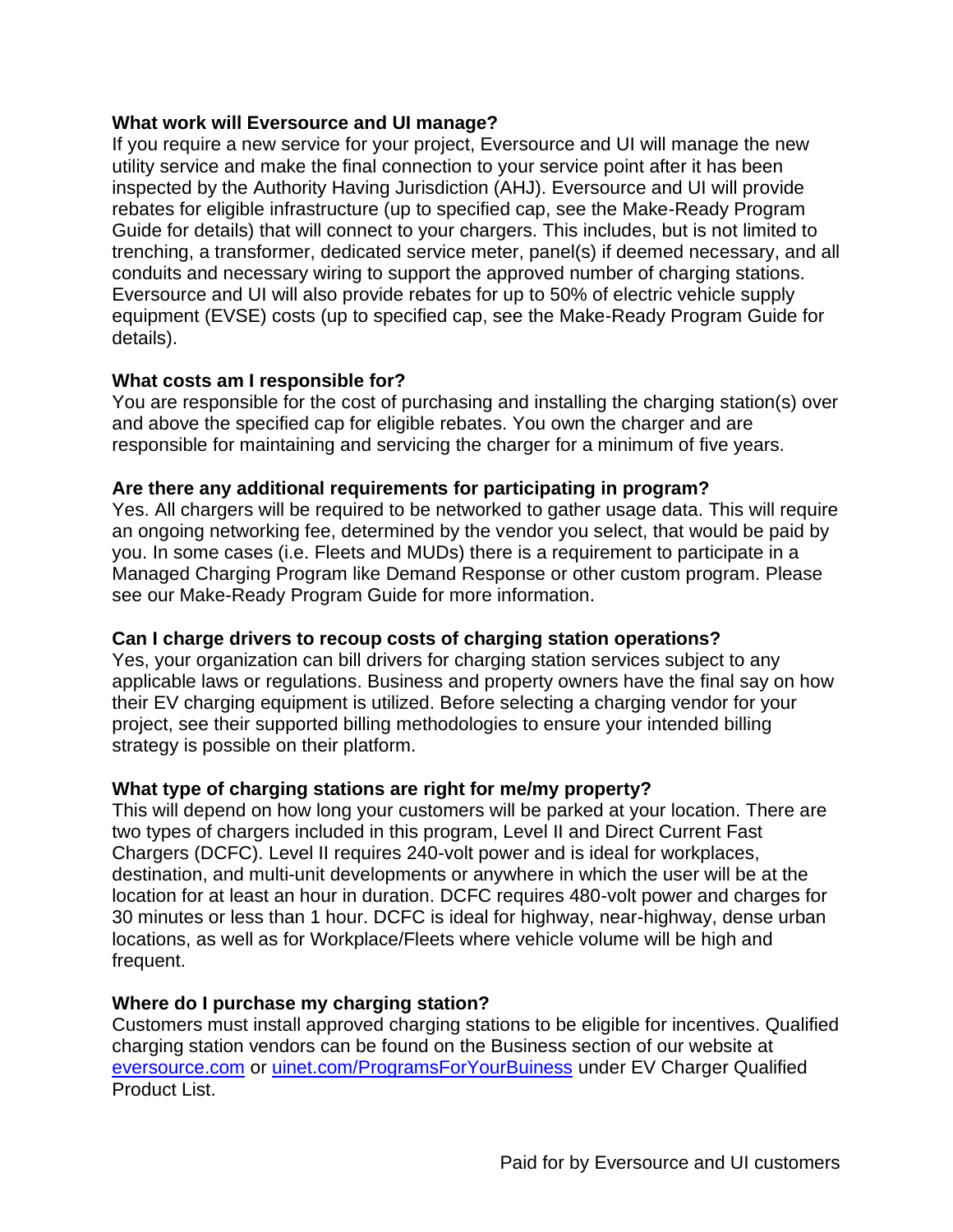### **Do I hire my own contractor to install the charger?**

Yes. You must hire a qualified, state-licensed, and insured contractor. The design and construction must comply with all local, state, and federal electrical standards to be eligible for the program.

#### **How long does the Make-Ready program process take?**

The total estimated timeline for electrification is 3–6 months from the initial step of application submission to the activation of the site (assuming permitting, inspections and the installation of the charging stations are done in a timely manner). This timeline also varies depending upon your requirements for new service from the utility. Incentive payment will be approximately one month from install completion and EVSE activation. Note: any errors or omissions, or any clarifications and/or corrections on the application necessary to confirm eligibility can delay your project beyond this rough timeline.

### **How can I get in touch with a program representative if I have a question(s)?**

**Eversource customers:** You can contact a program specialist by emailing **[EversourceEVSupport@clearesult.com.](mailto:EversourceEVSupport@clearesult.com)**

**UI customers:** You can speak to a Program representative by emailing **[UIEVSupport@clearesult.com.](mailto:UIEVSupport@clearesult.com)**

A representative will get back to you within 1-2 business days.

### **Where do I apply?**

You can find the Make-Ready Application on the Business section of [eversource.com](https://www.eversource.com/content/ct-c/business/save-money-energy/clean-energy-options/business-ev-charging) or UI's website [uinet.com/ProgramsForYourBuiness](https://www.uinet.com/wps/portal/uinet/smartenergy/electric_vehicles/evprogramsforbusiness/!ut/p/z1/vZPJbsIwEIafpQeOkZ0FEo4hCkubhC37JXKDkxiRBcdQ-vY1EpRKbUlVqfXNo5nf38z8BjEIQVyhI8kRI3WFdvwexYNEFm1zqhjQ0WZKHy7na9t5slwJWhII7iYMZBD_pB5-c3TYVe-DGMRpxRpWgOhAKsxQTpNbDz1YYLTBtAfbElGGK0zz1x7EO5wyStLkiAuS7nDLQ8eG1jlFZZvV9PnQcq22Pas3KdmAaKMgeZBhSejjVBQUDWbCMIV9IVOwMhQlVdmo4jk7MOxkYs1HupUYc8c1QxdEPejNHNPVJ6vE-UA2vZCtz2Tmhcy8kvnvZKa_uJCNazq6kgVdq4nvDzY403bsrksj4gzqTQH6M5Er2GNlOZpLmqWC4EjwC_CqmpbcTevfjXPpmSv-0r9NdgrBY5fv-MeQqG3YOW8IsUIgVVaD8JOteOhLW_Fyst3vY52bt64YPjEQ_oF7m9LzSk0uhRBu-3mpnYRJsLD0hzfBqwx3/dz/d5/L2dBISEvZ0FBIS9nQSEh/?WCM_GLOBAL_CONTEXT=%2FUINETAGR_Navigation%2FHeader%2FSmartEnergy%2FElectric_Vehicles%2FEVProgramsForBusiness)**.** Be sure to fully complete the application and provide all necessary documentation outlined in the application.

### **How can I understand Connecticut's existing electrical hosting capacity?**

Hosting Capacity refers to an estimated maximum amount of power that can be accommodated on the distribution system at a given location under existing grid conditions and operations, without adversely impacting safety, power quality, reliability or other operational criteria, and without requiring significant infrastructure upgrades.

Customers can **[view this map](https://eversource.maps.arcgis.com/apps/webappviewer/index.html?id=6853bd7a3f714868bda7fee7c24d8c59)** for Eversource territory or **[view this map](https://www.arcgis.com/apps/webappviewer/index.html?id=b5fe4d1060b14b14893a880ddb1e10c8)** for UI territory to get a general understanding of where there is currently more electrical load capacity in Eversource's or UI's grid in Connecticut. This map provides approximate values of Hosting Capacity measured in Megawatts (MW) by particular circuits in the distribution system. Note that circuits colored in gray (red for UI) have limited capacity or the information on the circuit capacity is not available. This does not mean that an EV charging station cannot be located on those circuits. Please request a verification for projects to be considered on those circuits.